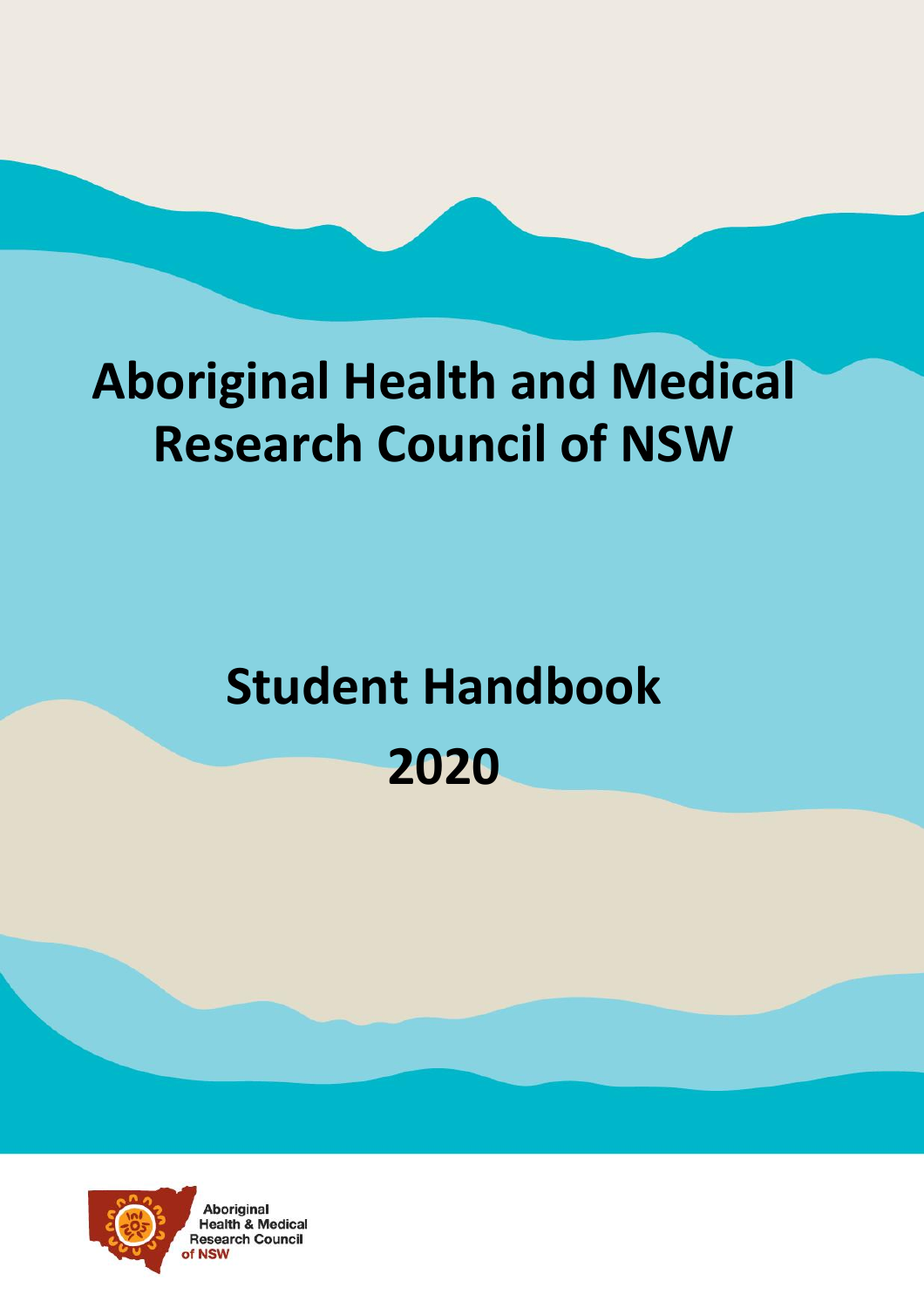| <b>Contents</b> |  |
|-----------------|--|
|                 |  |
|                 |  |
|                 |  |
|                 |  |
|                 |  |
|                 |  |
|                 |  |
|                 |  |
|                 |  |
|                 |  |
|                 |  |
|                 |  |
|                 |  |
|                 |  |
|                 |  |
|                 |  |
|                 |  |
|                 |  |
|                 |  |
|                 |  |
|                 |  |
|                 |  |
|                 |  |
|                 |  |
|                 |  |
|                 |  |
|                 |  |
|                 |  |
|                 |  |
|                 |  |
|                 |  |
|                 |  |
|                 |  |
|                 |  |
|                 |  |



Aboriginal<br>Health & Medical<br>Research Council<br>of NSW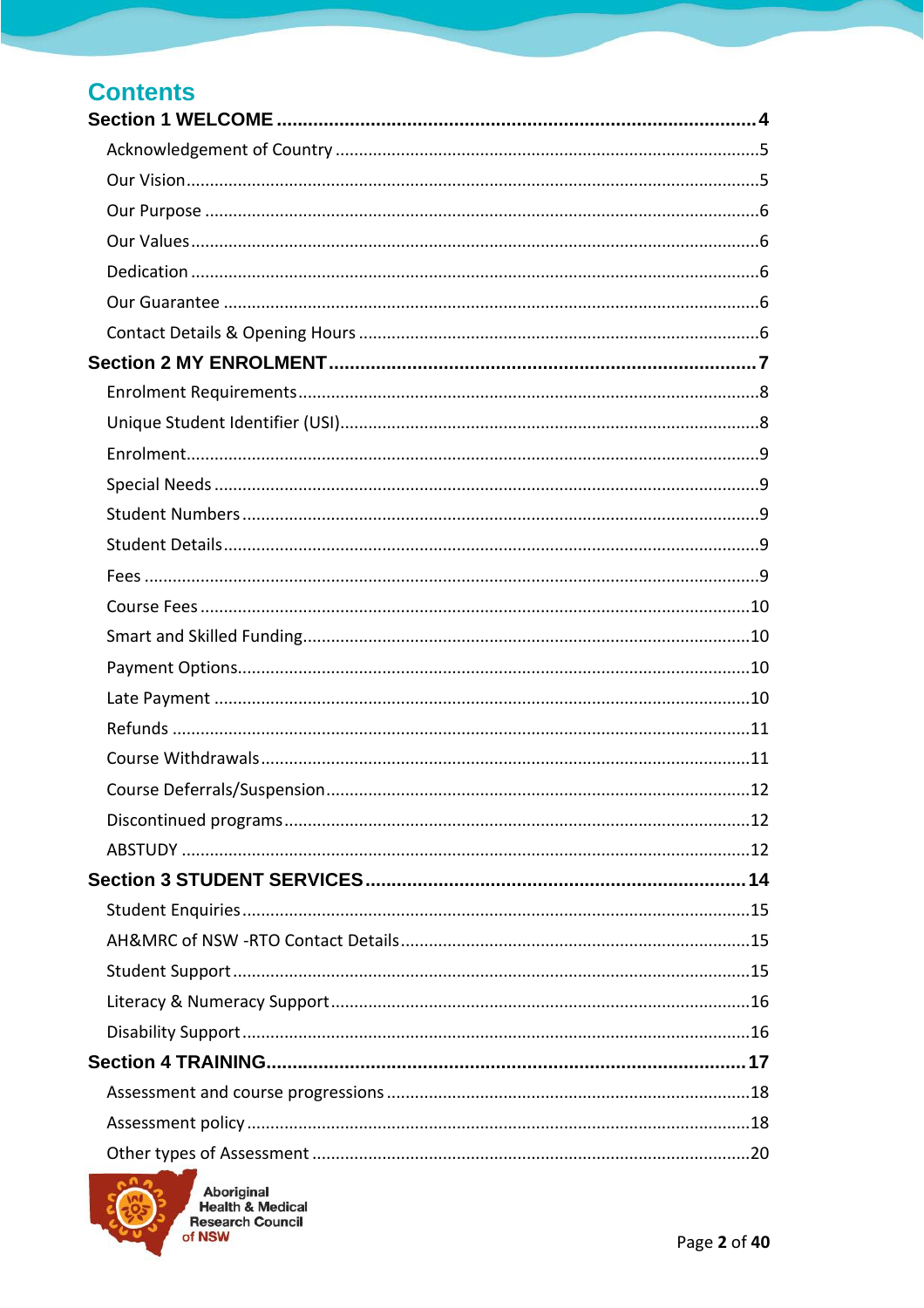| Recording of Images and Appropriate use of Online Communication31 |  |
|-------------------------------------------------------------------|--|
|                                                                   |  |
|                                                                   |  |
|                                                                   |  |
|                                                                   |  |
|                                                                   |  |
|                                                                   |  |
|                                                                   |  |
|                                                                   |  |
|                                                                   |  |
|                                                                   |  |
|                                                                   |  |
|                                                                   |  |
|                                                                   |  |
|                                                                   |  |

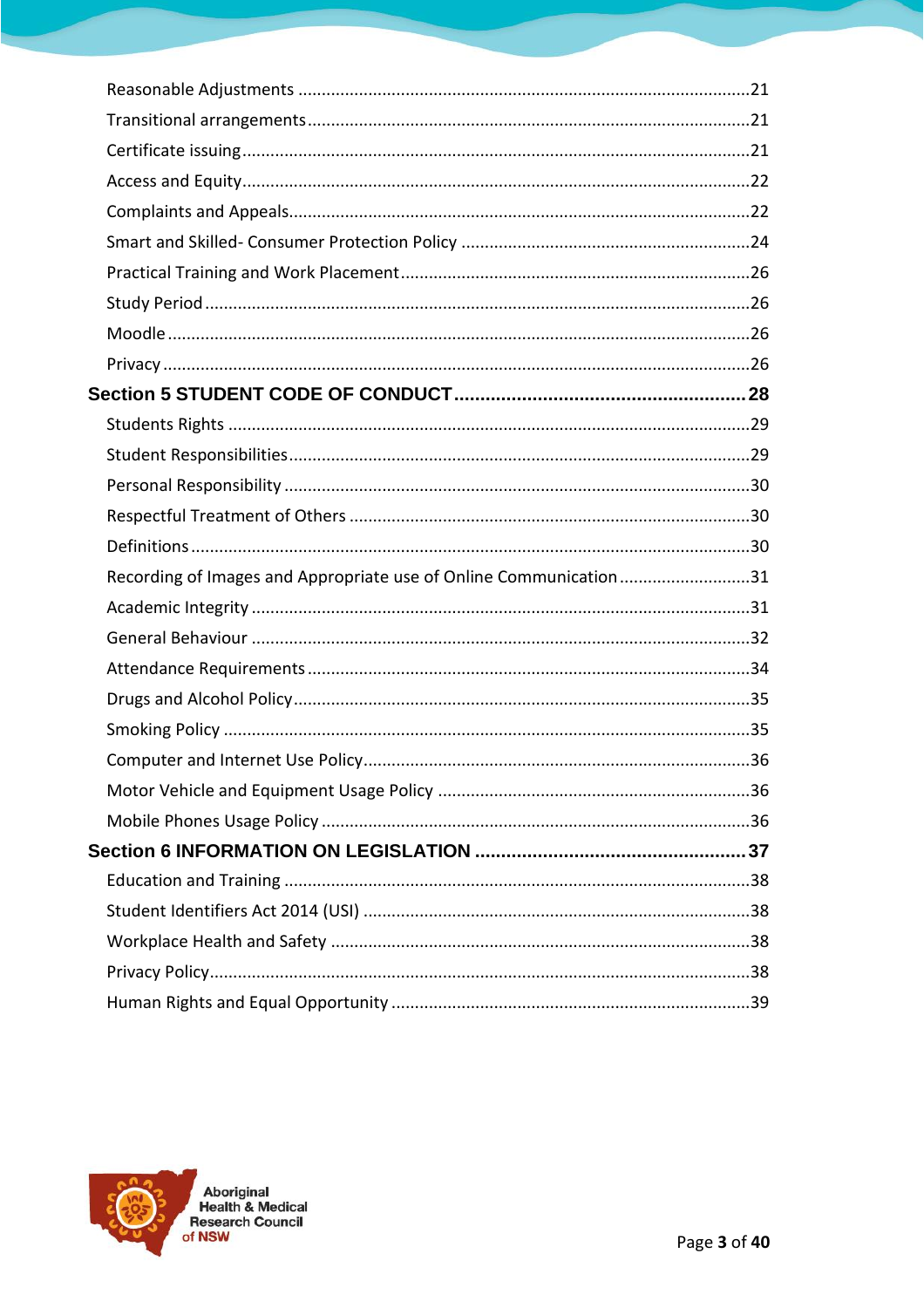### **2020**

## **Aboriginal Health and Medical Research Council of NSW RTO**

### **Student Handbook**

Section 1 **WELCOME** 

<span id="page-3-0"></span>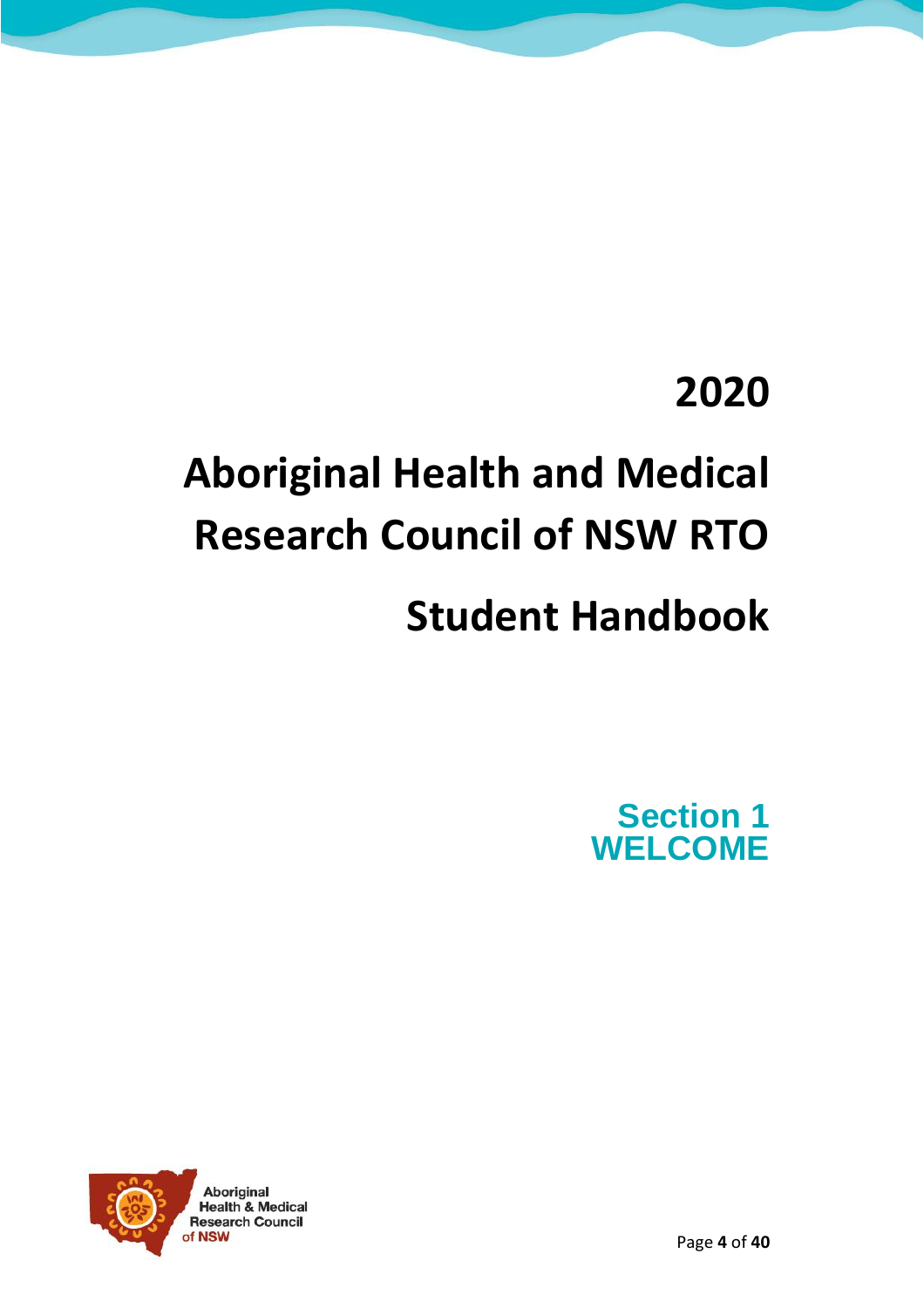#### Welcome

Welcome to the Aboriginal Health & Medical Research Council of NSW RTO referred to as 'AH&MRC of NSW RTO' and congratulations on taking the first step into tertiary education. This is the start of your educational journey that will pave the way for your career.

The AH&MRC of NSW RTO is a Registered Training Organisation (RTO) designed to provide culturally appropriate accredited education courses in Aboriginal health and associated disciplines.

The Campus is the result of a long-term vision of the AH&MRC of NSW RTO to establish and maintain an Aboriginal community controlled educational institution in order to provide culturally appropriate accredited education course in Aboriginal health.

In pursuit of this vision, the AH&MRC of NSW RTO Board endorsed the establishment of the Campus in 2002 and Registered Training Organisation (RTO 91020) was achieved in 2004.

Since then the AH&MRC of NSW RTO has successfully delivered accredited educational programs.

The AH&MRC of NSW RTO is approved to deliver the following qualifications:

- HLT30113- Certificate III in Aboriginal and/or Torres Strait Islander Primary Health Care
- HLT40113- Certificate IV in Aboriginal and/or Torres Strait Islander Primary Health Care
- HLT40213- Certificate IV in Aboriginal and/or Torres Strait Islander Primary Health Care Practice
- CHC43215- Certificate IV in Alcohol and Other Drugs
- CHC43315- Certificate IV in Mental Health
- CHC53315- Diploma of Mental Health
- CHC51015- Diploma of Counselling

As an RTO, AH&MRC of NSW RTO is bound to comply with the Standards for Registered Training Organisations (SRTOs) 2015. Training Services provided to clients follow policies and processes developed to meet the VET Quality Framework and SRTOs 2015.

#### <span id="page-4-0"></span>Acknowledgement of Country

We acknowledge the Aboriginal custodians of this land the Bidjigal and Gadigal Peoples of the Sydney Coast and thank them for welcoming us onto their traditional Country. We pay our respects to Aboriginal Community Elders both past and present.

We pay tribute to those Aboriginal Men and Women who have fought for many generations for the rights of Aboriginal Peoples and for a better future. We sincerely thank all those individuals and organisations from all backgrounds who have helped to make the Campus a reality.

#### <span id="page-4-1"></span>Our Vision

Aboriginal Community Controlled Health Services (ACCHSs) are sustainable and are driving holistic and culturally strong approaches to redressing health inequities for Aboriginal peoples in NSW.

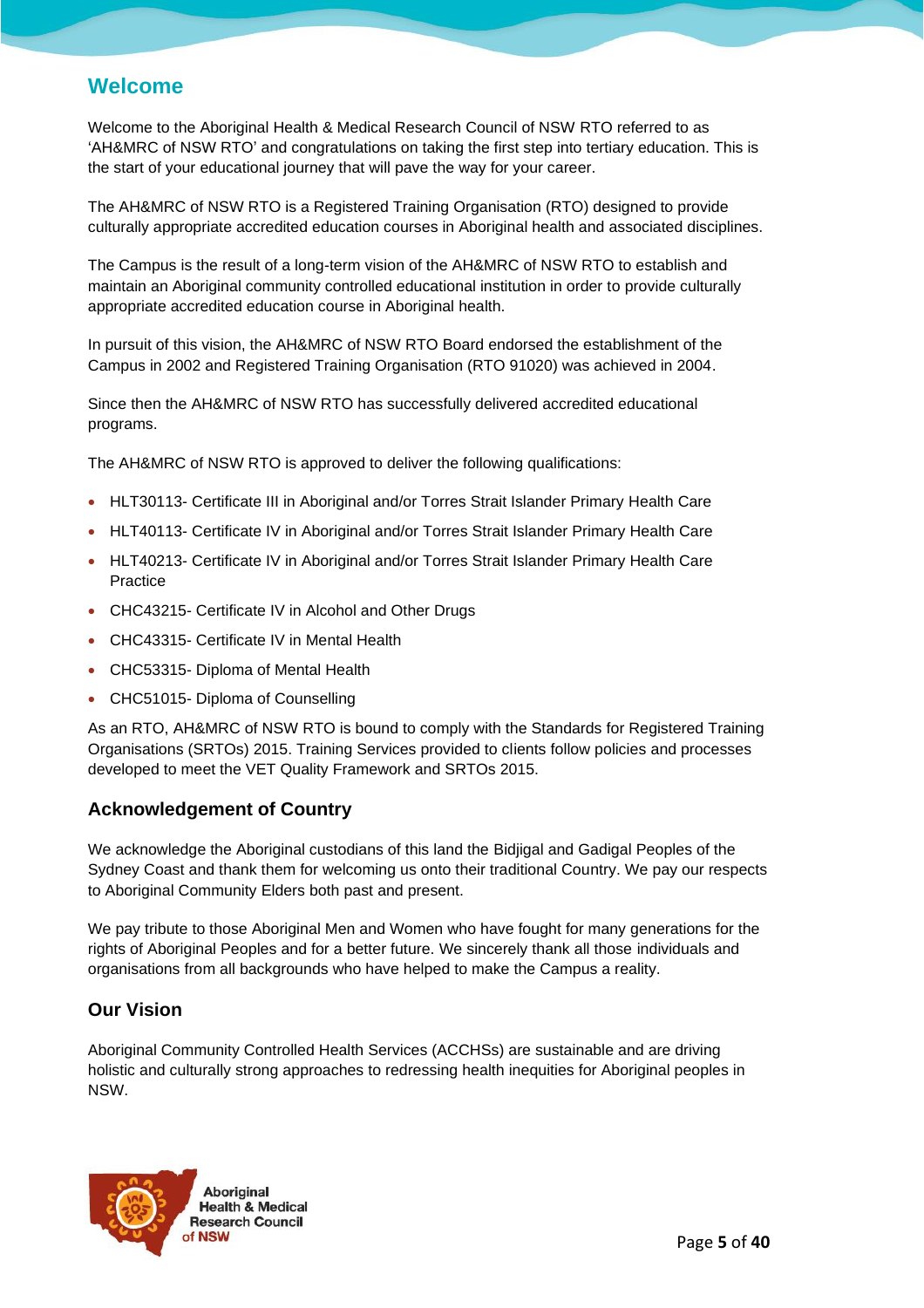#### <span id="page-5-0"></span>Our Purpose

The Aboriginal Health and Medical Research Council (AH&MRC) of NSW RTO works for the members across NSW to ensure accessibility to an adequately resourced and skilled workforce who provide high quality comprehensive primary health care services for Aboriginal communities.

The AH&MRC of NSW RTO works in collaboration with other Aboriginal Health and non-Aboriginal health partners to systematically address the social determinants of health and wellbeing.

#### <span id="page-5-1"></span>Our Values

The fundamental values of the AH&MRC of NSW RTO are unity, loyalty, inclusion and respect.

The staff of the AH&MRC of NSW RTO are committed to carrying out their duties with professionalism and integrity.

The AH&MRC of NSW RTO is committed to mentoring and investing in staff to enhance their skills development through training and career pathway planning.

The AH&MRC of NSW RTO is committed to fostering a Supportive Work Culture.

The development and implementation of these values reflects a commitment to increasing Indigenous employment and retention within the AH&MRC of NSW RTO.

#### <span id="page-5-2"></span>**Dedication**

We dedicate this Campus to the pursuit of excellence in Aboriginal health education and we prevail on our future generations to continue the vision of the AH&MRC of NSW RTO with passion, strength and innovation.

#### <span id="page-5-3"></span>Our Guarantee

We promise you will be provided with:

- Industry recognised and developed training;
- Practical scenarios to ensure your training is providing you with the skills required; and
- Support services to ensure your training can be completed.

#### <span id="page-5-4"></span>Contact Details & Opening Hours

Telephone: (02) 9019 0730 Fax: (02) 9019 0736 Email: [education@ahmrc.org.au](mailto:education@ahmrc.org.au) Website: [http://ahmrc.org.au](http://ahmrc.org.au/) Campus Address: 35 Harvey Street, Little Bay NSW 2036 Postal Address: PO Box 193, Matraville NSW 2036

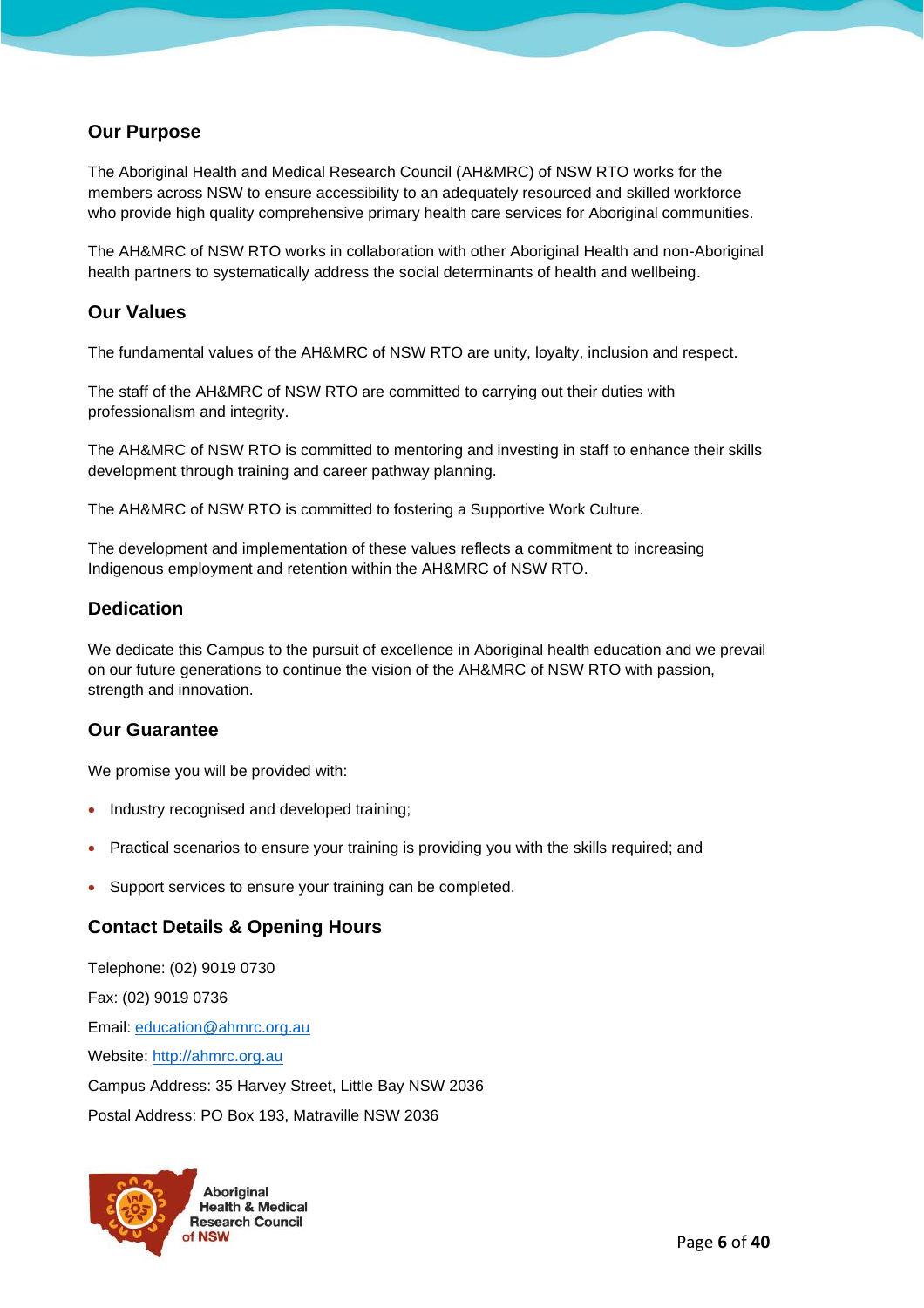### **2020**

# <span id="page-6-0"></span>**Aboriginal Health and Medical Research Council of NSW RTO**

### **Student Handbook**

Section 2 MY ENROLMENT

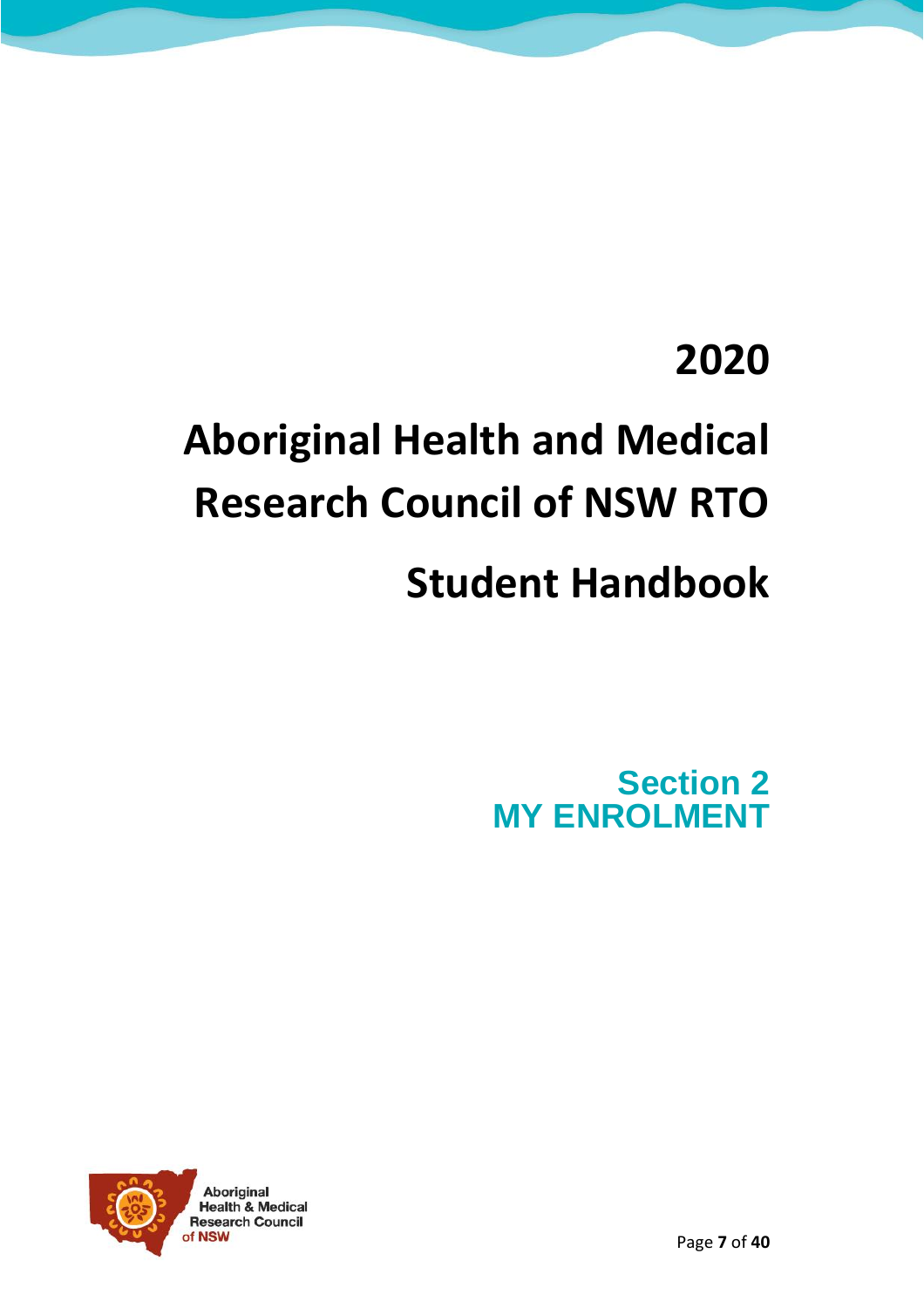#### My Enrolment

#### <span id="page-7-0"></span>Enrolment Requirements

Our courses are designed for those who are currently working in the industry and must meet the following criteria(s):

- You must be either:
	- o Australian citizen; OR
	- o Permanent resident; OR
	- o Humanitarian visa holder; OR
	- o New Zealand citizen; OR
	- $\circ$  Hold a Visitor, Work or Business Visa which has study provisions (can only study for the period allowed on your visa).

#### AND

- For Certificate level qualifications listed on our scope of registration, you do not need to have a pre-requisite qualification or have previously completed Units of Competency. OR
- For Diploma level courses, you must meet the following criteria:
	- Completion of a Certificate IV or above (or equivalent); OR
	- o Completion of a Senior Secondary Certificate of Education (or equivalent); OR
	- o Completion of the Core Skills Profile for Adults (CSPA) at exit level 3 of the Australian Core Skills Framework (ACSF) in both literacy and numeracy; OR

#### AND

- LLN Level 3 across all testing areas or above for Certificate III level courses and Certificate IV or Diploma level courses.
- Be 21 years or above at the date of entry
- Student must possess & bring their own laptop or iPad to access resources during their study.

Some of our course entry is restricted to Aboriginal and/or Torres Strait Islander Peoples only. Please check the Entry Requirements on our website for further information.

When you have determined the right course for you, as part of the enrolment process, you are required to undertake an initial Language Literacy and Numeracy (LLN) assessment to assist us to ensure you are able to complete the training you wish to be considered for enrolment.

#### <span id="page-7-1"></span>Unique Student Identifier (USI)

Unique Student Identifier (USI) number is a national requirement for all students to obtain prior to enrolling in tertiary education or training courses. A USI is a reference number/letter combination created for you that stays with you throughout your educational life to securely maintain a record of your training attainment. Online access allows you to obtain a register of qualification history.

To enrol into an AH&MRC of NSW RTO course a USI needs to be provided before enrolment can be completed. Without a USI by law no Statement of Attainment, Qualification or transcripts can be produced. If you need to apply for a USI please visit<https://www.usi.gov.au/> or for assistance contact RTO Administration Staff.

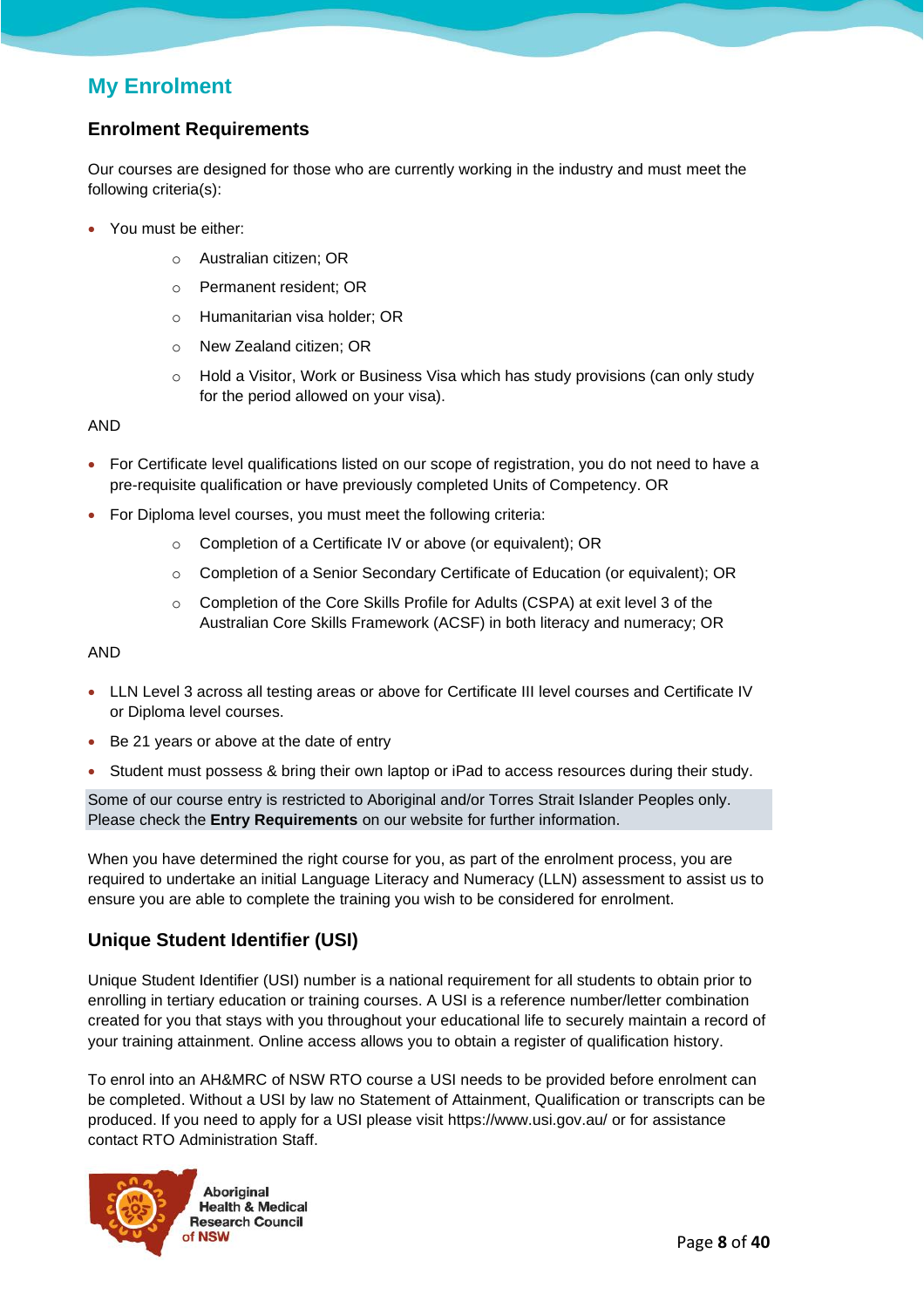#### <span id="page-8-0"></span>Enrolment

Your enrolment is accepted in full when you have completed the following:

- Submitted an application for enrolment form with the following documentation:
	- o Current CV
	- o Official Job description document provided by your employer
	- o ID Proofs for funding (Drivers License, Medicare Care and Centrelink benefit card)
	- $\circ$  Proof of Aboriginality (for HLT30113, HLT40113 and HLT40213 courses only)
	- o Signed consent form
	- $\circ$  Any academic transcript from previous VET courses undertaken in the last  $3 5$ years for potential course credits
- Undertaken the LLN assessment

#### <span id="page-8-1"></span>Special Needs

Students intending to enrol for training with the AH&MRC of NSW RTO are requested to advise us if they have physical or other impairment (e.g. English language, literacy or numeracy difficulties, dyslexia, etcetera) which may adversely affect their ability to successfully undertake training and assessment, prior to enrolment.

Students with disabilities or impairments are encouraged to discuss with the RTO Administration staff any 'special needs' and/or 'reasonable adjustments' to the study environment which they consider are necessary or would assist them in the performance of their studies.

The RTO Administration Staff, in collaboration with the student, will assess the potential for the student to successfully complete the training which may include flexible delivery options to optimise the ease and benefit of the student's learning.

#### <span id="page-8-2"></span>Student Numbers

A Student number will be provided to you via your confirmation of successful enrolment. This number is required for all assessment submissions and is vital throughout you student journey at AH&MRC of NSW RTO. The number is your unique student code that represents you as a student.

#### <span id="page-8-3"></span>Student Details

To ensure student privacy and information security, all changes to student details need to be updated as soon as possible to maintain student details are current. If your details need to be updated, please contact RTO Administration Staff for assistance.

#### <span id="page-8-4"></span>Fees

The AH&MRC of NSW RTO is generously funded by the Government at multiple levels to subsidise course fees to increase access to educational opportunities.

As a Registered Training Organisation (RTO) we can collect fees from the Student and must provide or direct the Student to information specifying:

• Fees that must be paid

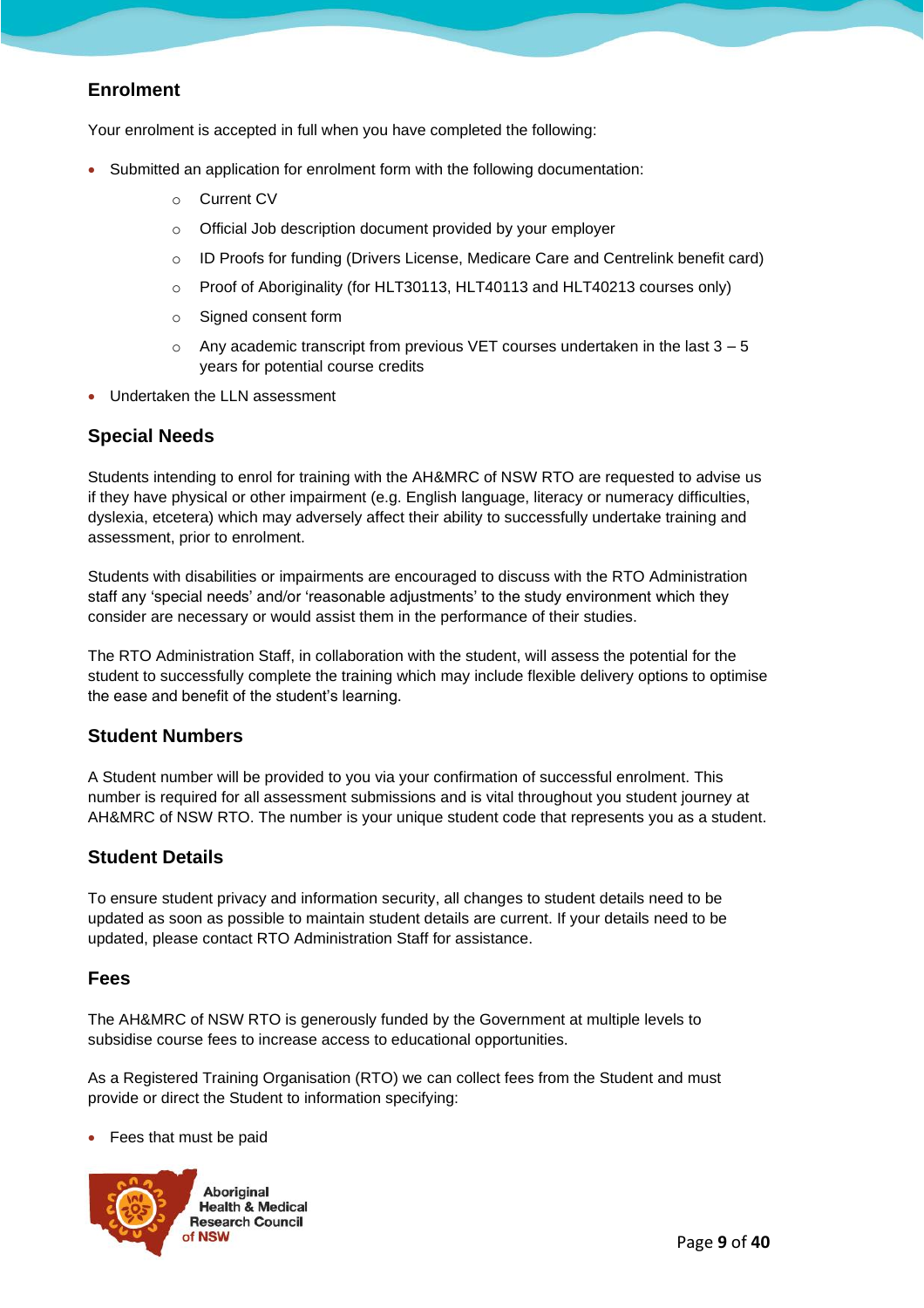- Payment terms and conditions including deposits and refunds
- Learner's right as a consumer, including but not limited to any statutory cooling-off period, if one applies
- Learner's right to obtain a refund for services not provided by us in the event the: arrangement is terminated early or we fail to provide the Services

Note: All fees will be clearly noted on brochures and associated websites

#### <span id="page-9-0"></span>Course Fees

Course fees vary due to the cost of delivery, as well as the level of subsidies available for that qualification via Government initiatives.

Short courses offered however may not have the subsidies available and full payment of the course will be required before completion or part payment before commencing to confirm registration.

Students however will need to be able to cover any additional costings that may occur throughout the course for example; textbooks, Personal Protection Equipment (PPE) or educational resources required.

Student assistance can be discussed with the RTO Administration Staff.

#### <span id="page-9-1"></span>Smart and Skilled Funding

Smart and Skilled funding provides eligible students with an entitlement to government subsidised training up to and including Certificate III level courses and government funding for entitlement level areas and Certificate IV and above in targeted priority areas.

To be eligible for funding, the following requirements are to be met:

- Aged 15 years or older
- Live or work in New South Wales
- Have left school
- an Australian citizen, permanent resident, humanitarian visa holder or New Zealand citizen

To check for eligibility, please visit **Smart and Skilled Funding Eligibility** 

#### <span id="page-9-2"></span>Payment Options

All payments can be made via bank transfer or cheque. If you require other financial options, please seek assistance from the RTO Administration Staff.

All short course fees or courses specifying full payment on registration need to be paid in full prior to commencing or course will be unofficial.

#### <span id="page-9-3"></span>Late Payment

It is the student's responsibility to pay fees on time according to the payment plan agreed upon at time of course enrolment and nay late fee payments will incur a late fee payment as per agreement.

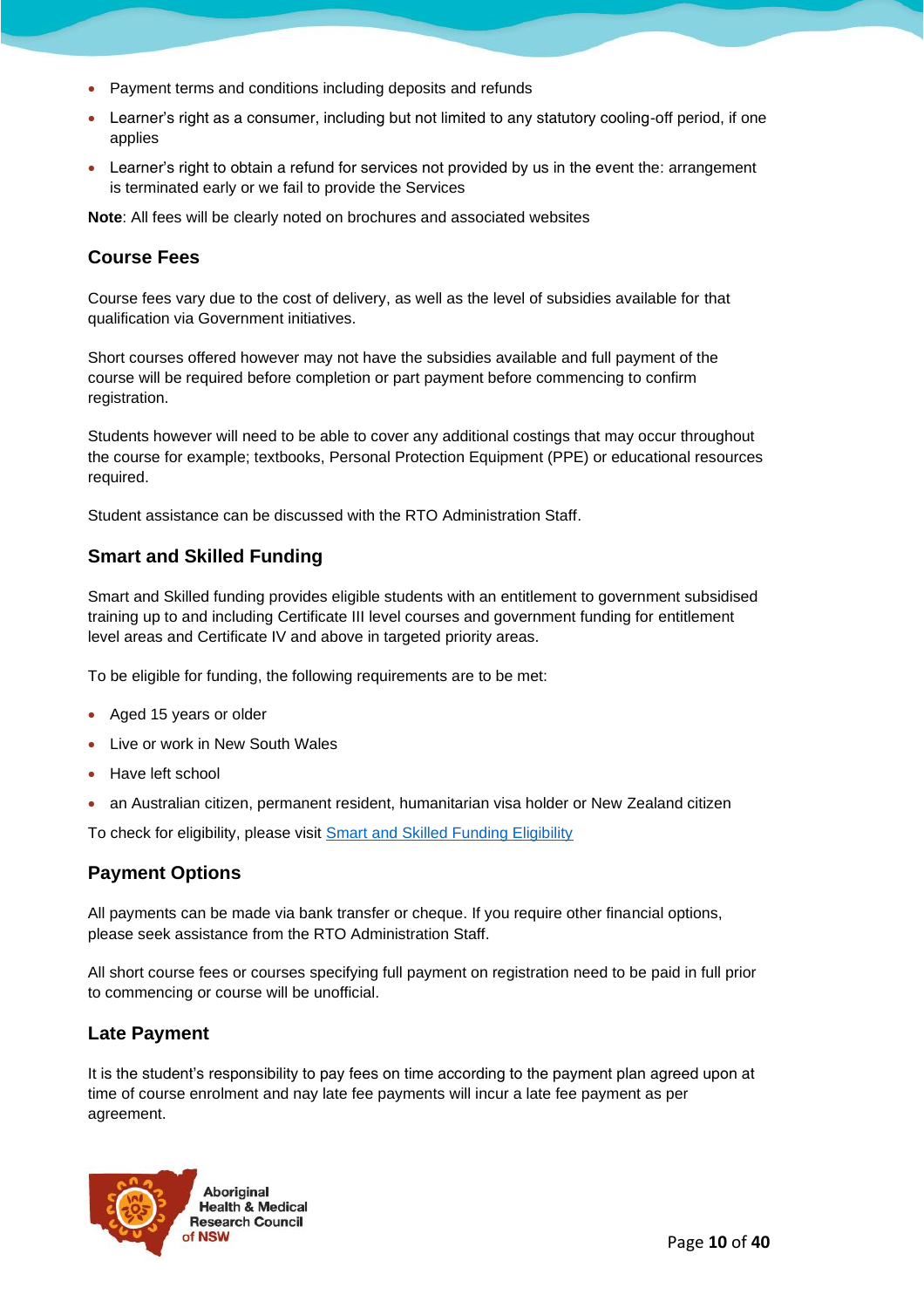Should a student require an extension for their fee payments, they must apply in writing to the CEO, at least two weeks prior to fee being due.

Note: Should the payment not be made at the agreed date, the overdue account will be sent to a debt collection agency without further notice. Matters which have been referred to the collection agency will not be handled by the institute and will be treated separately from any further accounts.

Any costs incurred in the collection of fees are the responsibility of the student/parent/guardian. The institute will not pay these fees.

A learner with outstanding fees shall be suspended from undertaking any training and assessment services until such times as the outstanding arrears have been brought up to date.

#### <span id="page-10-0"></span>Refunds

All applications for a refund of monies paid to us are to be made to the CEO on the refund application form. The refund application form is to be accompanied by any evidence you wish to present to support your application.

Refund application forms are available from the RTO Administrative staff.

#### Full qualification

Refunds of any unused portion of your fee payment are available in circumstances whereby we are unable to provide the services for which you have prepaid.

Refund application forms are available from the RTO Administration staff.

#### Full refunds are provided for:

Withdrawing from your course, where the change to venue or course date has been instigated by us and such change is not suitable to you (This includes the non-refundable deposit amount).

#### Partial refunds are provided for:

A course is commenced but due to unforeseen circumstances, we are unable to complete the course (The refund amount is for any unused portion of the prepaid amount).

No Refund are provided for:

- Any poor and/or non-attendance
- Poor behaviour
- You provided false or misleading information
- You failed to comply with the conditions of the College

Note: Under the National VET Regulator Act 2011, Standards 2015, we are entitled to withhold issuing you with a statement of attainment until such times as all fees have been paid in full, and we shall exercise our rights under this section.

#### <span id="page-10-1"></span>Course Withdrawals

Learners who leave the course prior to completion will receive a statement of attainment for all units completed. If students do not start a course and withdraw with formal notice an explanation to the AH&MRC of NSW RTO then a possible refund can be determined.



**Aboriginal Health & Medical Research Council**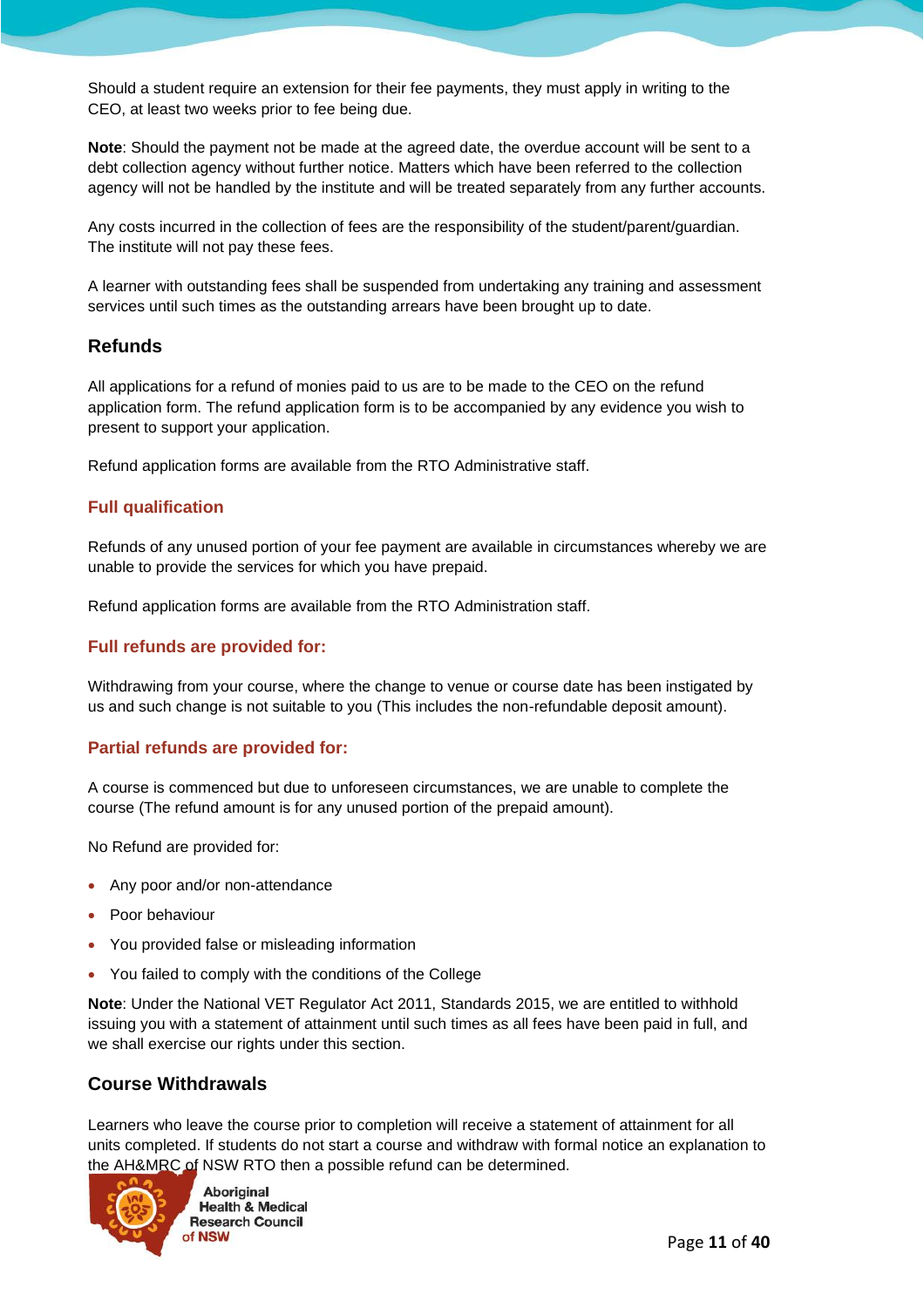Cancellations made by you prior to your course commencement must be made in writing by you and is deemed to take effect on receipt of your written notification.

#### Where you have:

- Cancelled 20 working days prior to course commencement, an administration fee of \$150.00 will be applied for processing the refund
- Cancelled less than 20 working days, a fee equal to 80% of the course fee

#### <span id="page-11-0"></span>Course Deferrals/Suspension

#### Request from learners

Learners who would like to defer their enrolments due to unforeseen reasons and resume later will receive a statement of attainment for all units completed.

Deferral request must be made by you in writing by you and is deemed to take effect on receipt of your written notification.

#### Request by AH&MRC

Learns who are falling behind in the course progression will be either deferred to a later cohort or suspended on temporary hold by AH&MRC after communication and setting up an arrangement with the student.

#### Where you have:

- Deferred 20 working days prior to course commencement, an administration fee of \$150.00 will be applied for processing the refund
- Deferred less than 20 working days, a fee equal to 80% of the course fee

#### Cancellations or Deferrals after the course commencement must be notified in writing and you will:

- Be refunded the unused portion of your course fee's
- Incur an administration fee equal to \$150.00

#### <span id="page-11-1"></span>Discontinued programs

The AH&MRC of NSW –RTO will make every effort to seek an educational alternative if a course is discontinued. Refund options will be available subject to course fee structures. If no alternate options are available a Statement of Attainment for all completed units will be issued.

#### <span id="page-11-2"></span>ABSTUDY

You don't need to live near our campus to study a course with us. We deliver a number of courses via residential study blocks. These courses are registered as Away from Base Mixed-Mode Program (AFB) course, which mean you may be able to have your travel, accommodation (twinshare) and meal allowances paid for when you attend residential blocks. To be eligible you must qualify for ABSTUDY and meet other entry requirements. (The student must reside 90 minutes or further away from the Campus).

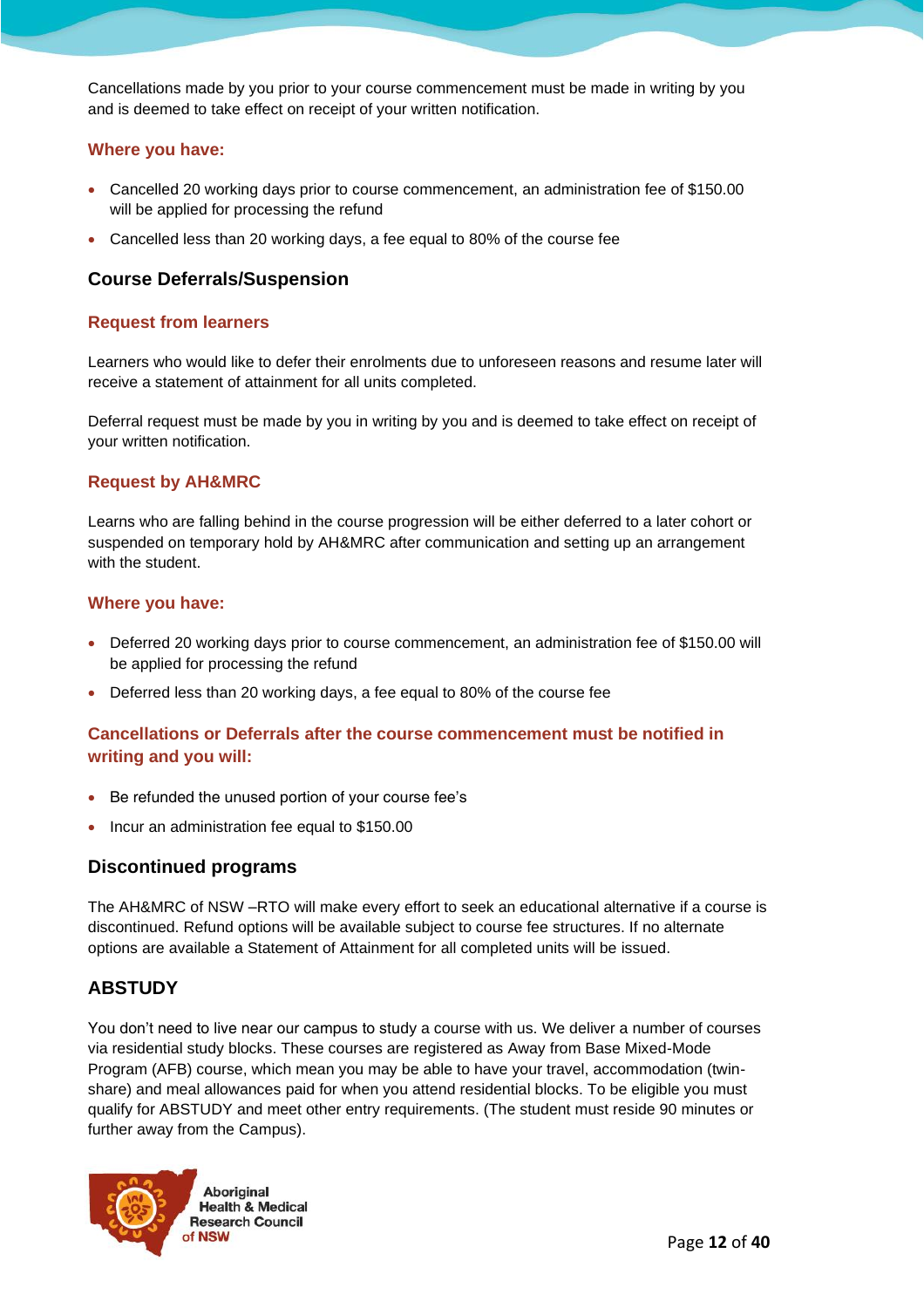After a student has been accepted and enrolled into the course, if they wish to apply for ABSTUDY Away from Base Allowance, they will be provided with the required SY021 documentation by RTO Administration staff.

When returning the completed SY021 form to RTO Administration staff, we will also require a brief letter from the student's employer service on letterhead indicating:

- That the service is not providing any travel and accommodation assistance;
- That the course is not a requirement of your position (note that the course can still be jobrelated, but it can't be a specific requirement of your position).

Once the documents have been received by the Campus, staff will fax this to ABSTUDY with proof of student enrolment. On receipt of confirmation of eligibility from ABSTUDY, the student will be informed. Travel and accommodation arrangements are made by RTO Administration staff in junction with the student three weeks prior to the block start date. On confirmation of arrangements, bookings are made through ABC Travel.

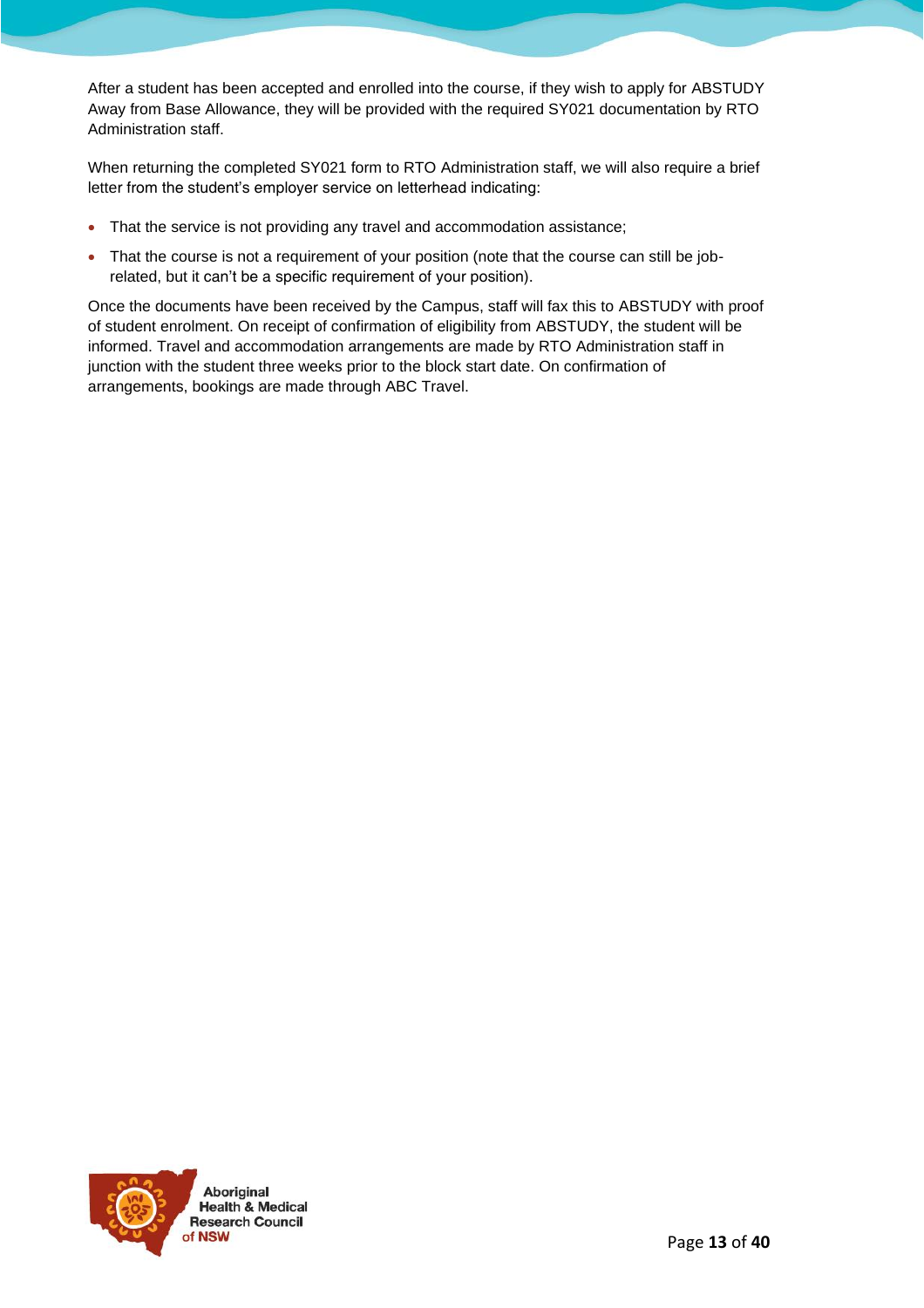### **2020**

# **Aboriginal Health and Medical Research Council of NSW RTO**

### **Student Handbook**

<span id="page-13-0"></span>Section 3 STUDENT SERVICES

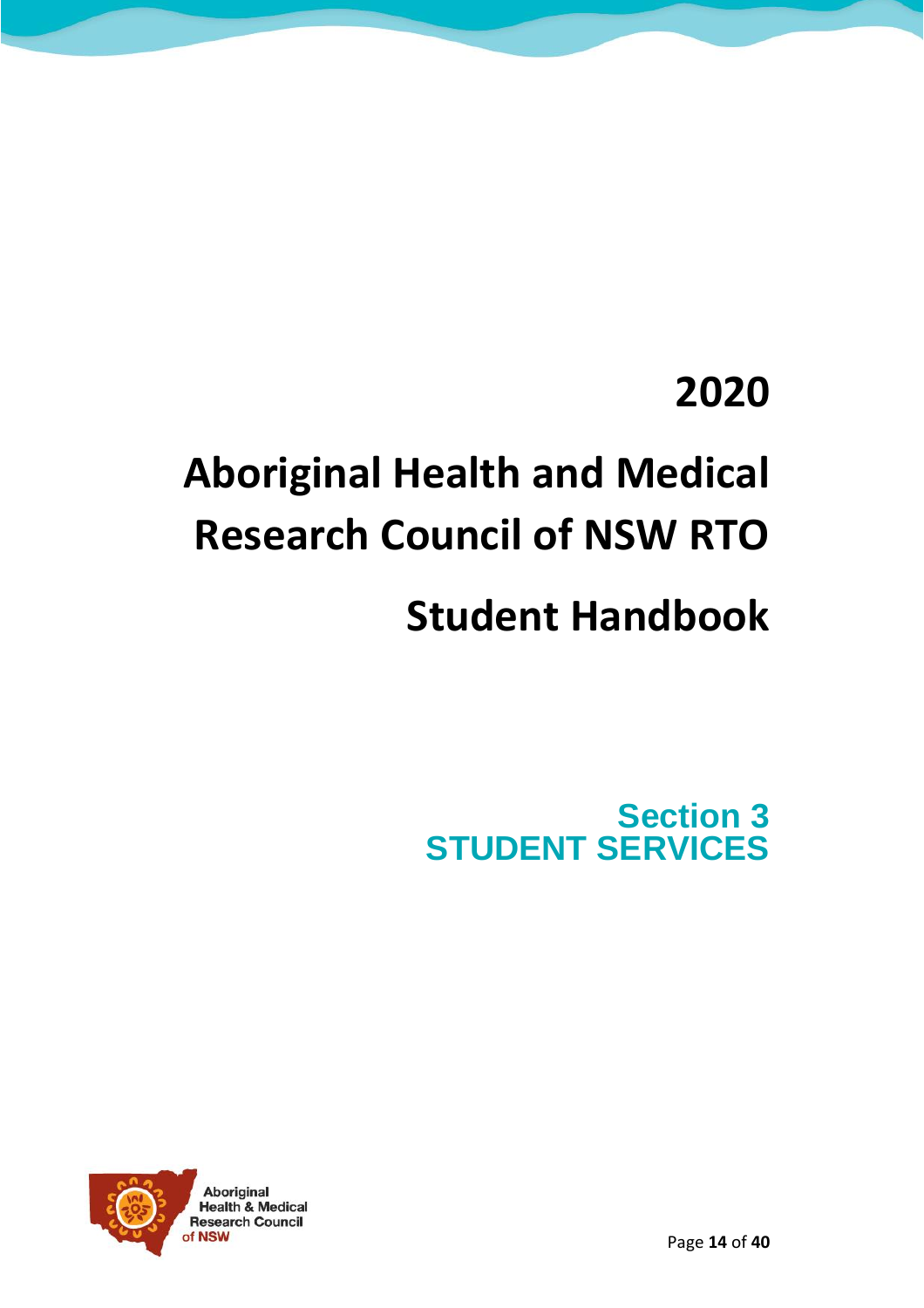#### Student Services

#### <span id="page-14-0"></span>Student Enquiries

Our dedicated RTO Administration staff are the first point of contact for prospective and current students and they will be able to assist with the following areas of enquiries or information:

- Courses
- Enrolment Process
- Personal Details
- Unique Student Identifier Number (USI)
- Financial Assistance/Fees
- Support Services
- Results & Graduation
- All other general enquiries

#### <span id="page-14-1"></span>AH&MRC of NSW -RTO Contact Details

Aboriginal Health & Medical Research Council of NSW RTO

Phone: (02) 9019 0730

Fax: (02) 9019 0736

Email: [education@ahmrc.org.au](mailto:education@ahmrc.org.au)

Website: [http://ahmrc.org.au](http://ahmrc.org.au/)

College Campus: 35 Harvey Street, Little Bay NSW 2036

Postal Address: PO Box 193, Matraville NSW 2036

#### <span id="page-14-2"></span>Student Support

As we offer training courses to all members of the community, we have established several vocational barrier-supports which include special assistance with:

- Assessment tasks, and
- Language, Literacy and Numeracy.

We can, with the determination of suitable non-vocational support services to assist learners including, but not limited to:

- Accommodation assistance
- Centrelink
- Counselling
- Food/Material assistance
- Legal Aid
- Personal Support

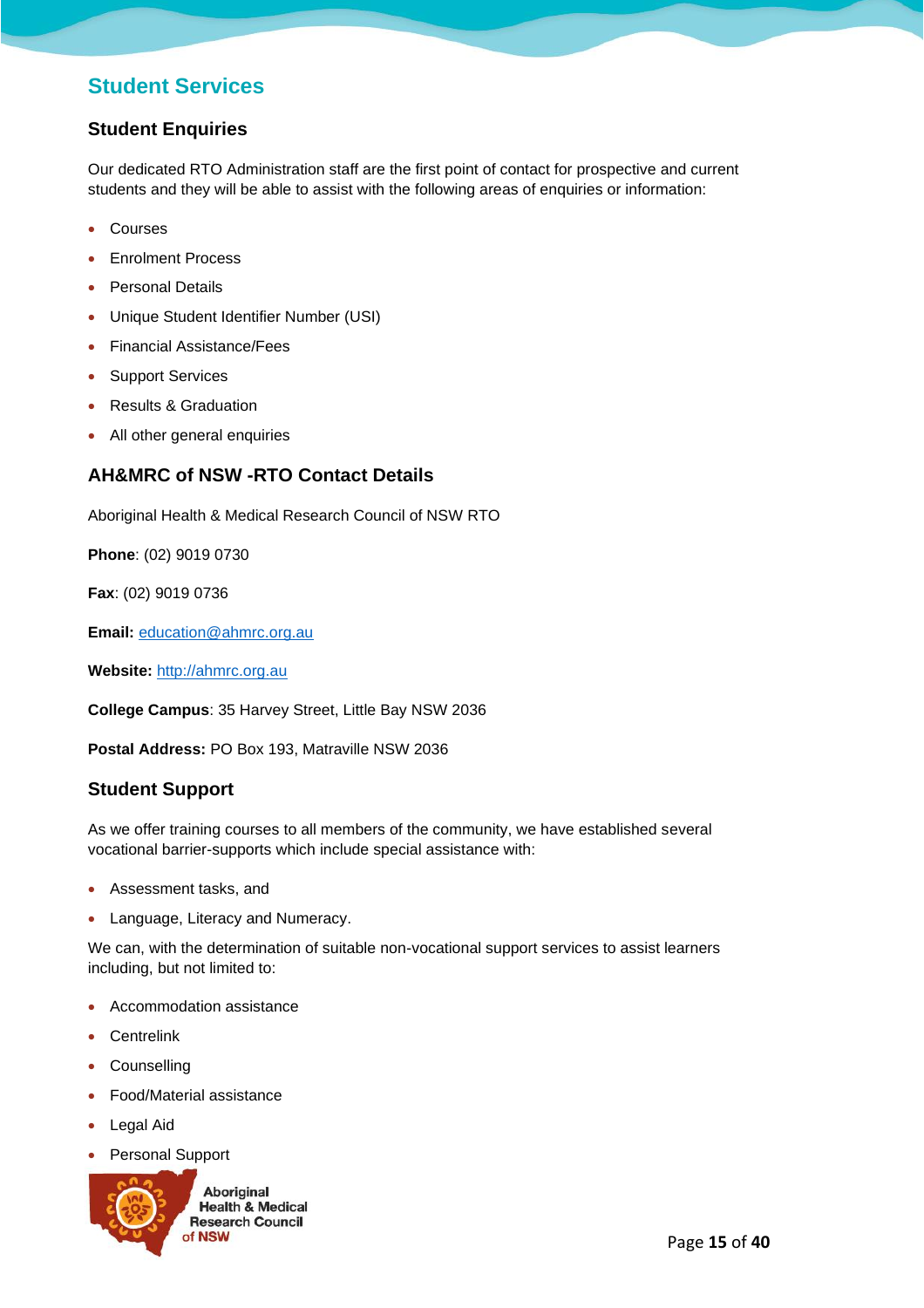- Australian Tax Office
- **Ethnic Communities Council**
- Women's Legal Resource
- Interpreting Services

#### <span id="page-15-0"></span>Literacy & Numeracy Support

The AH&MRC of NSW RTO create an inclusive and supportive environment for all students to access education, however if students feel they lack confidence in the areas of numeracy or literacy, we can assist.

Please seek assistance from your trainer who will provide you with options to help improve your literacy and numeracy skills. If a referral for further assistance is required, RTO Administration staff will also assist.

#### <span id="page-15-1"></span>Disability Support

The AH&MRC of NSW RTO prides itself on creating a supportive environment which promotes accessibility for all. We can provide variety of support options for students such as:

- Different Assessment Options
- Learning Plans
- Learning Support Coordination
- Referrals to External Support Services

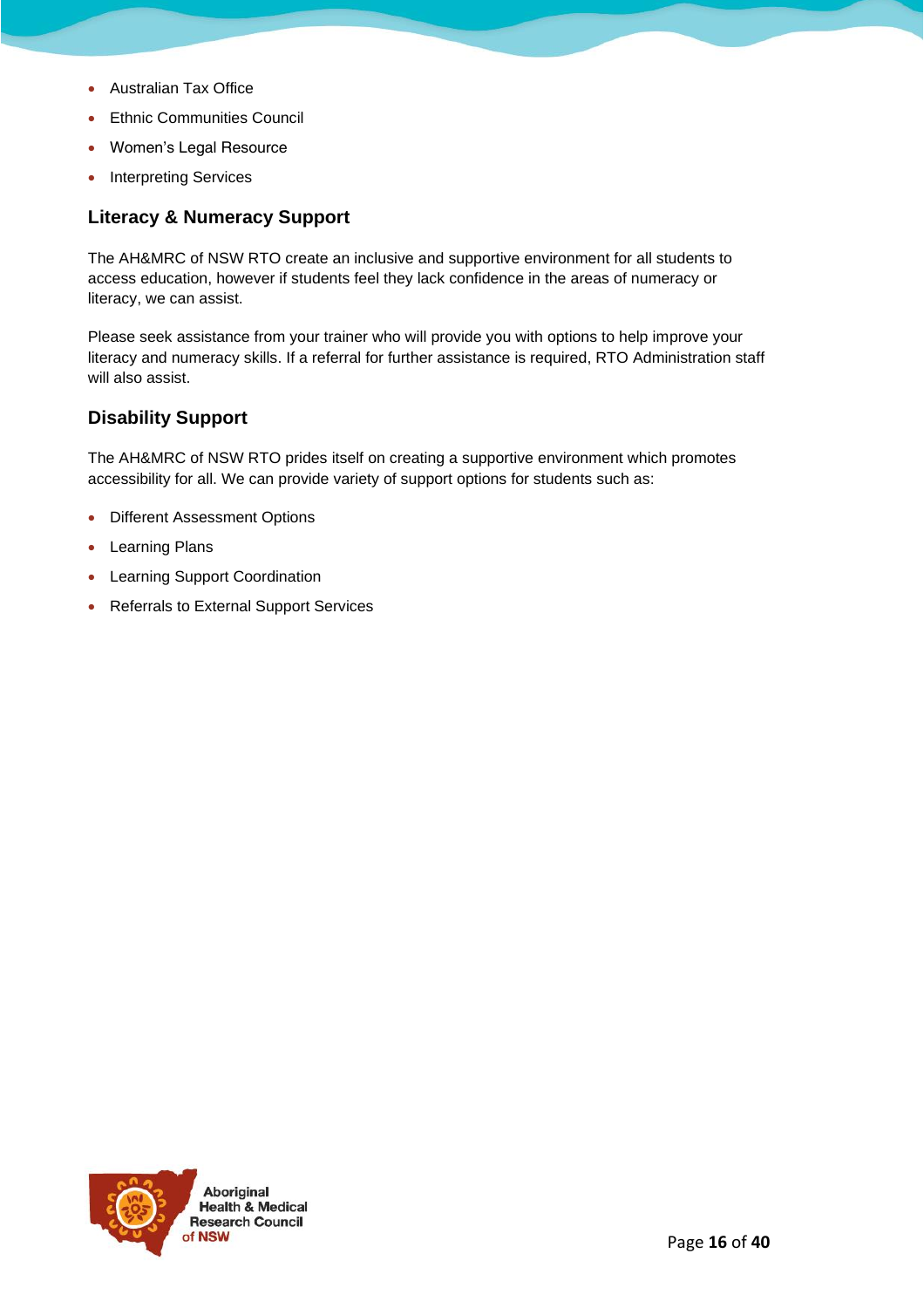### **2019**

## **Aboriginal Health and Medical Research Council of NSW RTO**

### **Student Handbook**

Section 4 **TRAINING** 

<span id="page-16-0"></span>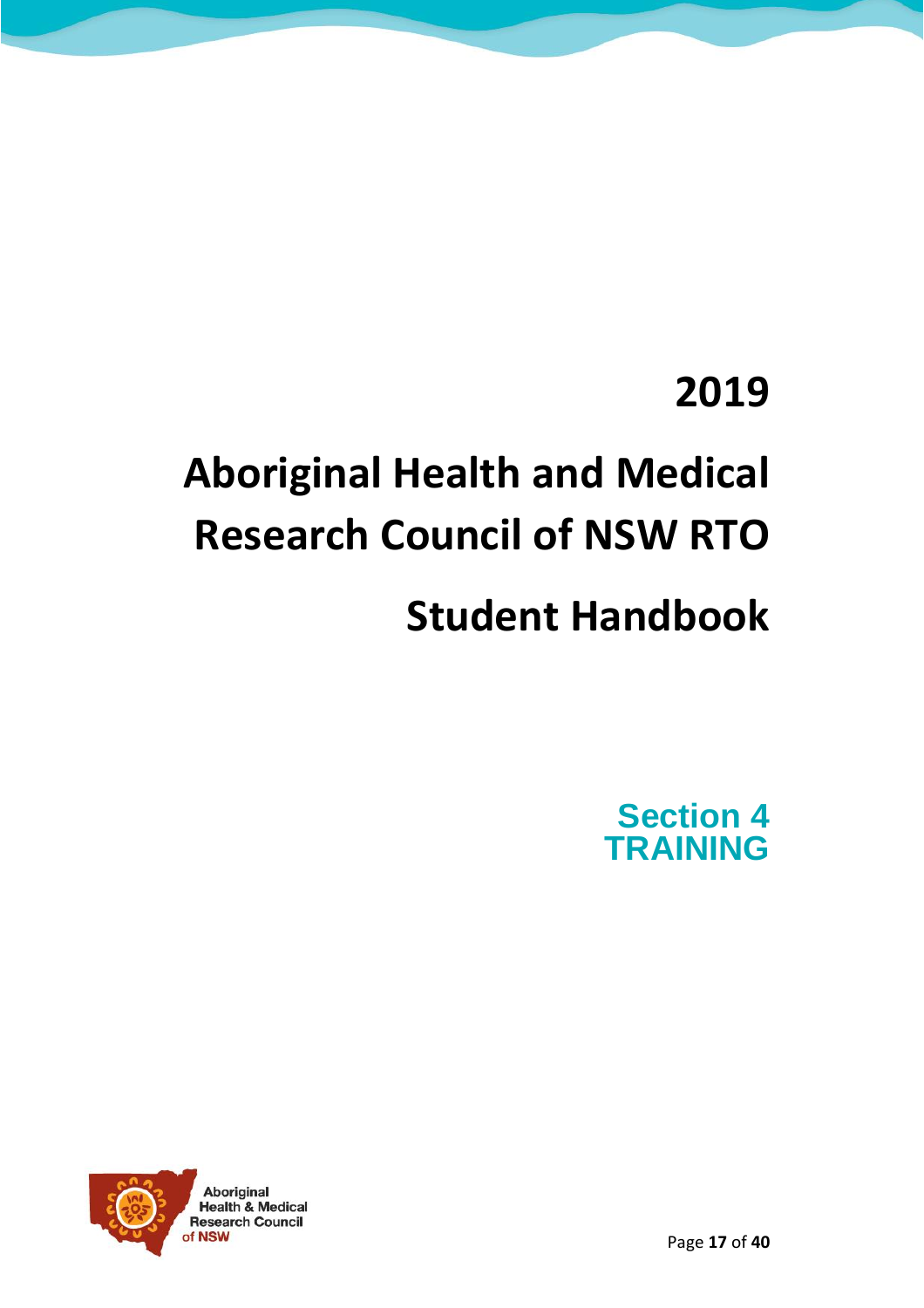#### **Training**

#### <span id="page-17-0"></span>Assessment and course progressions

Under the NSW Department of Industry standards for Smart and Skilled funding, you are required to provide all your scheduled assessments or contact us every thirty-days (30) to ensure that your obligations to the funding remains compliant as per requirements. Failure to report back to us may result in your course withdrawn.

#### <span id="page-17-1"></span>Assessment policy

The AH&MRC of NSW RTO assessment policy should be understood comprehensively by all students to understand the clear guidelines, rights & processes involved. The AH&MRC of NSW RTO assessment policy is to ensure equity and integrity throughout your student journey.

#### How will you be assessed?

#### **All assessments conducted by us will:**

Comply with the assessment guidelines defined in the relevant nationally endorsed training package. In the case of our qualifications we will ensure that the competency assessment is determined by a vocationally competent assessor who holds the TAE40110 Certificate IV in Training and Assessment or higher qualification.

All our assessments within our RTO will lead to the issuing of a statement of attainment or to the issuing of a qualification under the AQF where a person is assessed as competent against the National Endorsed units of competency in the applicable training package.

All our Assessment will be:

- Valid- Assessment methods will be valid, that is, they will assess what they claim to assess
- Reliable- Assessment procedures must be reliable, that is, they must result in consistent interpretation of evidence from the learner and from context to context
- Fair- Assessment procedures will be fair, so as not disadvantage any learners. Assessment procedures will:
	- o Be equitable, culturally and linguistically appropriate
	- o Involve procedures in which criteria for judging performance are made clear to all participants
	- o Employ a participatory approach
	- $\circ$  Provide for participants to undertake assessments at appropriate times and where required in appropriate locations
- Flexible- Assessment procedures will be flexible, that is, they should involve a variety of methods that depend on the circumstances surrounding the assessment

We will achieve this through:

- Careful design of the assessments
- Validation and moderation of the assessment materials conducted in our annual review
- An understanding of the definition and practical application of the above definitions

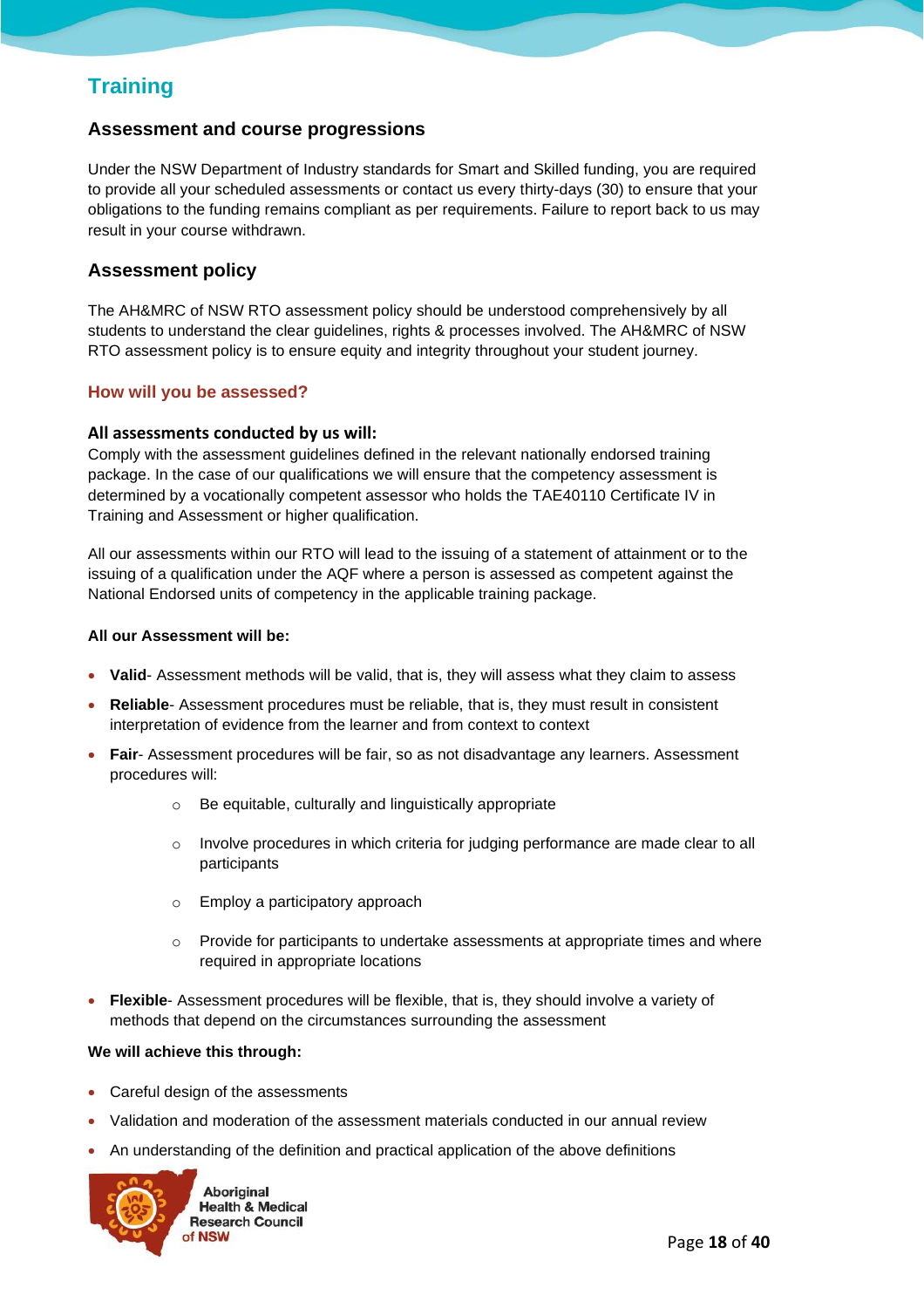The evidence of assessment that we collect must be

- Valid- The assessor is assured that the learner has the skills, knowledge and attributes as described in the module or unit of competency and associated assessment requirements.
- Sufficient- The assessor is assured that the quality, quantity and relevance of the assessment evidence enables a judgement to be made of a learner's competency.
- Authentic- The assessor is assured that the evidence presented for assessment is the learner's own work.
- Current- The assessor is assured that the assessment evidence demonstrates current competency. This requires the assessment evidence to be from the present or the very recent past.

#### Assessment Criteria

All our assessments will provide for applicants to be informed of the context and purpose of the assessment and the assessment process.

This will include information regarding assessment methods, alternative assessment methods if required to accommodate special needs or circumstances. Information will also be included at the start of each unit or course as to the assessment processes, number of assessments, types of assessment and the individual weighting of each assessment.

#### Assessment Methods

The assessment tools shall include any combination of the following:

- Written questions;
- Oral questions; and
- Practical demonstration.

Note: Oral questions may be used to clarify written answers or activities undertaken during practical demonstration.

#### **Results**

The training and assessment at the AH&MRC of NSW RTO is in-line with the Standards for Registered Training Organisations (RTOs) 2015. When assessing your work, these regulations require us to consider the following five elements:

- Is there enough evidence to show that the student will be able to work effectively in their chosen industry?
- Does the evidence cover all the requirements for each unit of competency?
- Has the student repeatedly and consistently performed at a standard expected in their given industry?
- Is the AH&MRC of NSW RTO confident that the evidence provided is the learner's own work?
- Does the evidence suggest that the student's knowledge is current?

If your trainer(s) are certain that all these questions can be answered yes, they will issue you a result of Competent (C).

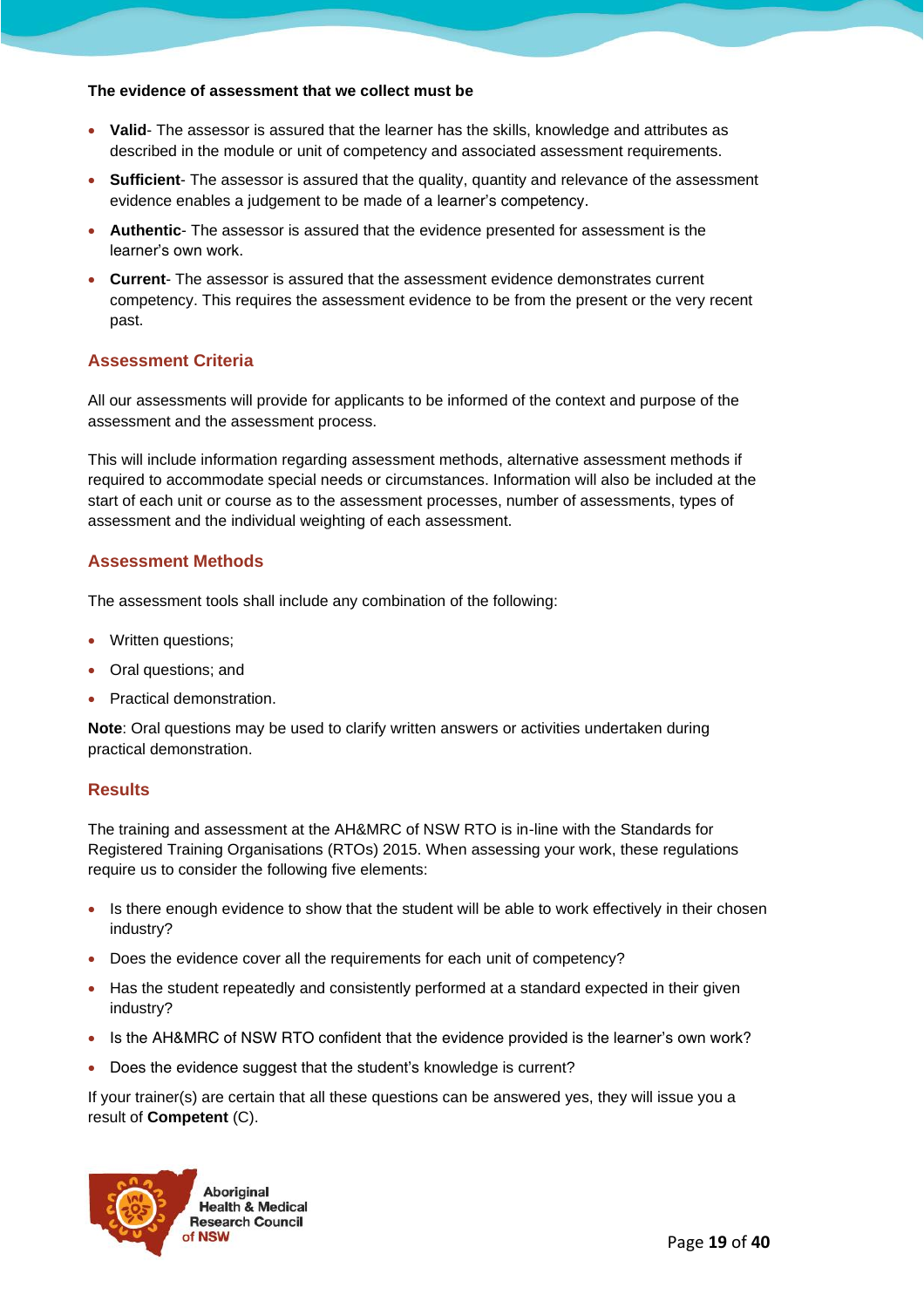If they believe that one or more of the questions cannot be answered yes, they will issue you a result of Not Yet Competent (NYC).

Alternatively, if you cancel the course before you have completed all assessments, you will be given a result of Withdrawn (WD).

#### Re-assessment

Students not achieving competency for the units in the course, will have the opportunity to be reassessed on an individual basis by mutual arrangement.

This may be arranged prior to course completion to allow for students to graduate with other class participants.

Note: Should you not complete the assessment task on the alternate date, you will be charged an alternate assessment fee.

#### Assessment Extension

For an assessment extension you must complete the Assessment Extension Request form and ensure that appropriate RTO Administration staff receive it. To be considered this application must be made before the due date of the assignment.

Your application will be referred to your teacher who will approve or decline your request and return the tear-off ticket or an email.

This response must be attached to your assignment when you present it before the new due date.

#### <span id="page-19-0"></span>Other types of Assessment

#### Credit Transfer

A credit transfer is when you apply to have your previous studies recognised for credit. We will assess your academic transcript and any other supporting documents you provide to determine how your previous studies are relevant to the new course.

A decision will be made to determine if any units you have previously completed are a direct equivalent to unit's learning outcome of your study at AH&MRC of NSW RTO. If you are granted a credit transfer, you will be given a result of Credit Transfer (CT) for the unit.

#### Recognition of Prior Learning

RPL, more formally known as Recognition of Prior Learning is simply a skills assessment. It's a pathway which recognises a student's previous work achievements and competencies in view of attaining a nationally recognised qualification.

RPL enables new students to earn credits or qualifications for skills and experience they have already achieved.

Applications for CT and/or RPL must be made at the time of applying for enrolment.

There is no fee attached to a credit transfer, however if an application for credit transfer only shows sufficient evidence for Recognition of Prior Learning then the appropriate fee will be charged.

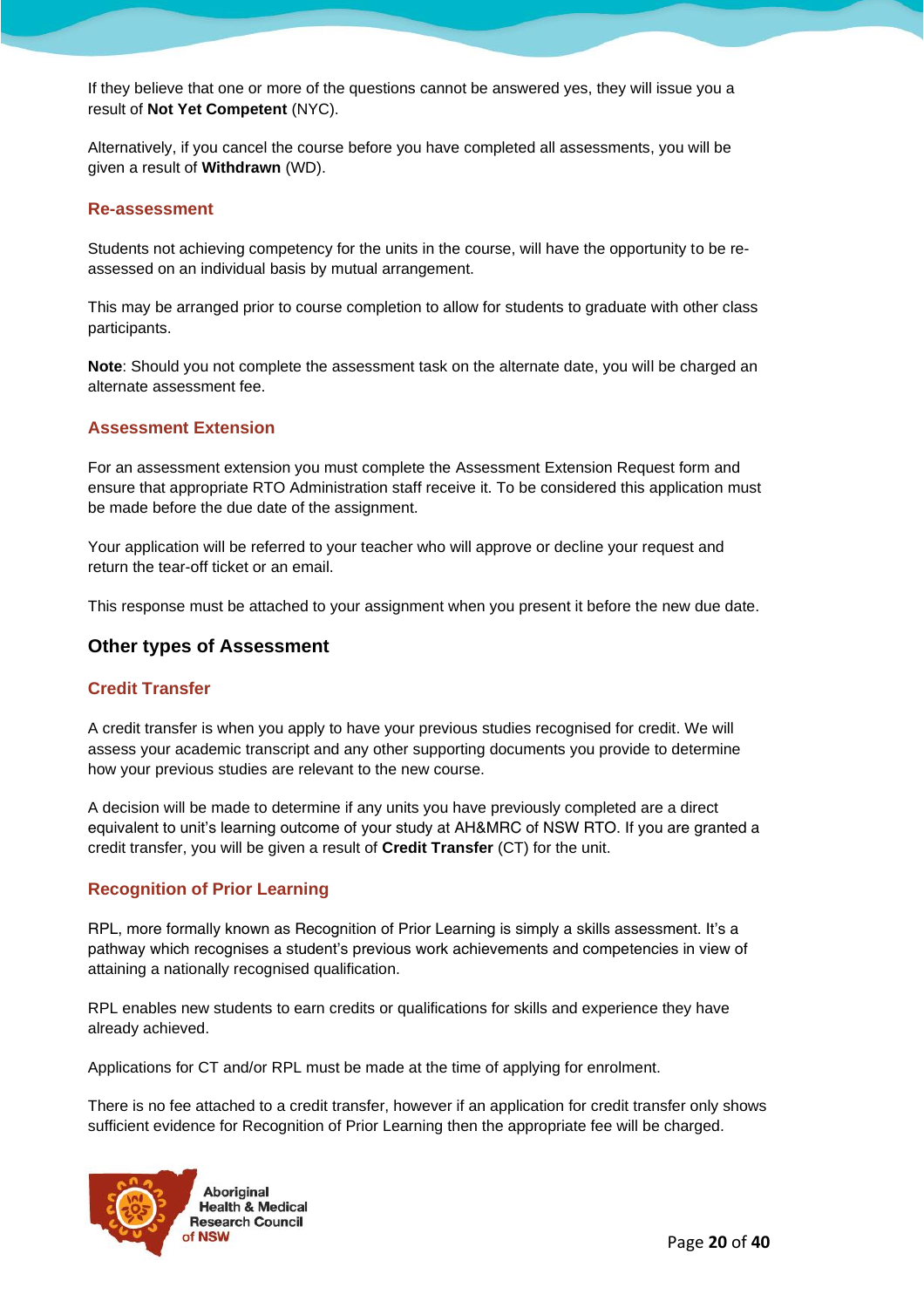#### <span id="page-20-0"></span>Reasonable Adjustments

Reasonable adjustments are designed to enable students to achieve their maximum potential within a framework of academic standards. Reasonable adjustments assist a student with a disability to apply, enrol and participate in a course or program on the same basis as a student without a disability.

Reasonable Adjustments can take forms including, but not limited to:

- Allocation of additional time to complete assessments
- Revision of assessment delivery methods e.g. performing written assessment orally
- If an existing task poses a problem for the student, it may need to be substituted with another task and physical environment
- Adjustment of equipment

#### What makes the adjustment reasonable?

An adjustment is reasonable if it balances the interests of all parties affected, so to determine reasonableness, the following are considered:

- The student's disability
- The views of the student on what is required
- The effect the adjustment will have on the student's participation, outcomes and independence
- The effect the adjustment will have on others, including teaching staff and other students.

You may apply for reasonable adjustment at any time. Please speak to your trainer to discuss the process.

#### <span id="page-20-1"></span>Transitional arrangements

The AH&MRC of NSW RTO will ensure that:

• Where a training product on our scope of registration is superseded, all students' training and assessment is completed and the relevant AQF certification is issued within one year of the date of the training product becoming superseded;

OR

• Students are transferred into its replacement, within a period of one year from the date the replacement training product was released on the National Register.

Following the expiration of one year from the date that a qualification is superseded, the AH&MRC of NSW RTO will not:

- Enrol or train students in that training product; or
- Issue a qualification or statement of attainment for that training product (except as a replacement for a previously issues qualification or statement of attainment).

#### <span id="page-20-2"></span>Certificate issuing

The AH&MRC of NSW RTO will issue certificates and statement of attainments for all successful completion of their courses within 30 days in accordance with AQF requirements.

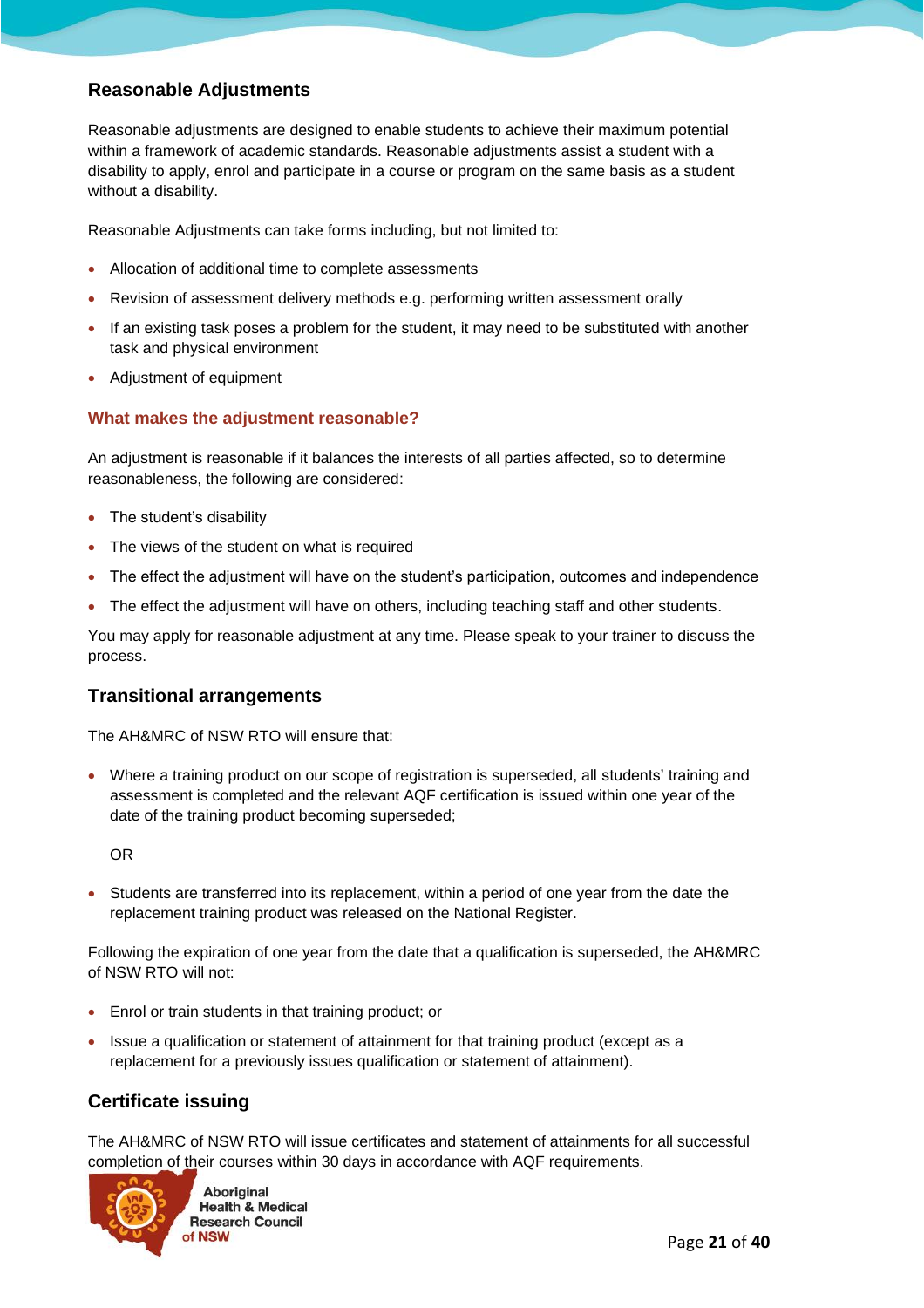Certificates will only be posted to clients at their nominated postal address as shown in their client login account. The onus is on the client to ensure their address details are correct.

Certificates will not be sent to other parties, without the expressed prior written permission for the client. Duplicate or replacement copies of certificates incur a fee.

Copies of all certificates issued by the AH&MRC of NSW RTO will be kept in individual student file and can be provided as a soft copy upon request.

Reprinting of certificates will incur a cost.

#### <span id="page-21-0"></span>Access and Equity

The AH&MRC of NSW RTO is committed to promoting, encouraging and valuing equity and diversity with respect to its clients and to providing them with a positive learning environment to achieve success. We will ensure services offered are provided in a fair and equitable manner to all clients, free from bias.

The RTO abides by equal opportunity principles, providing access to the benefits of training and assessment to all clients regardless of gender, sex, pregnancy, race, marital status, sexuality, age, family/carer responsibilities, culture, linguistic background, disability, transgender, political conviction or religious belief.

All students have equitable access to training resources and facilities, support services and information, trainer and assessors, learning and assessment materials and opportunities.

For further information, see the AH&MRC of NSW RTO Access & Equity Policy.

#### What if you are unhappy with your training or assessing?

- Appeals: You can apply for an appeal of your assessment if you do not agree with an assessment result.
- Complaints: You may lodge a complaint if you are unhappy with the training or facilities that you are provide with.

#### <span id="page-21-1"></span>Complaints and Appeals

In keeping with the National VET Regulator Act 2011, Standards 2015, we have a complaints and appeals process to assist you when the need arises.

#### **In making your decision to enrol with us, you need to be aware that:**

- A complaint relates to any matter not related to your training outcomes
- An appeal only relates to you training outcomes

#### **You may complain or appeal:**

- Informally- a brief discussion with your trainer, where the trainer's explanation is enough to resolve the matter
- Formally- in writing, where an investigation is required to resolve the matter

#### **Complaints**

If you have a complaint, you are encouraged to speak immediately with the trainer/assessor to resolve the issue. If you are not satisfied that the issue has been resolved you will be asked to



**Aboriginal Health & Medical Research Council**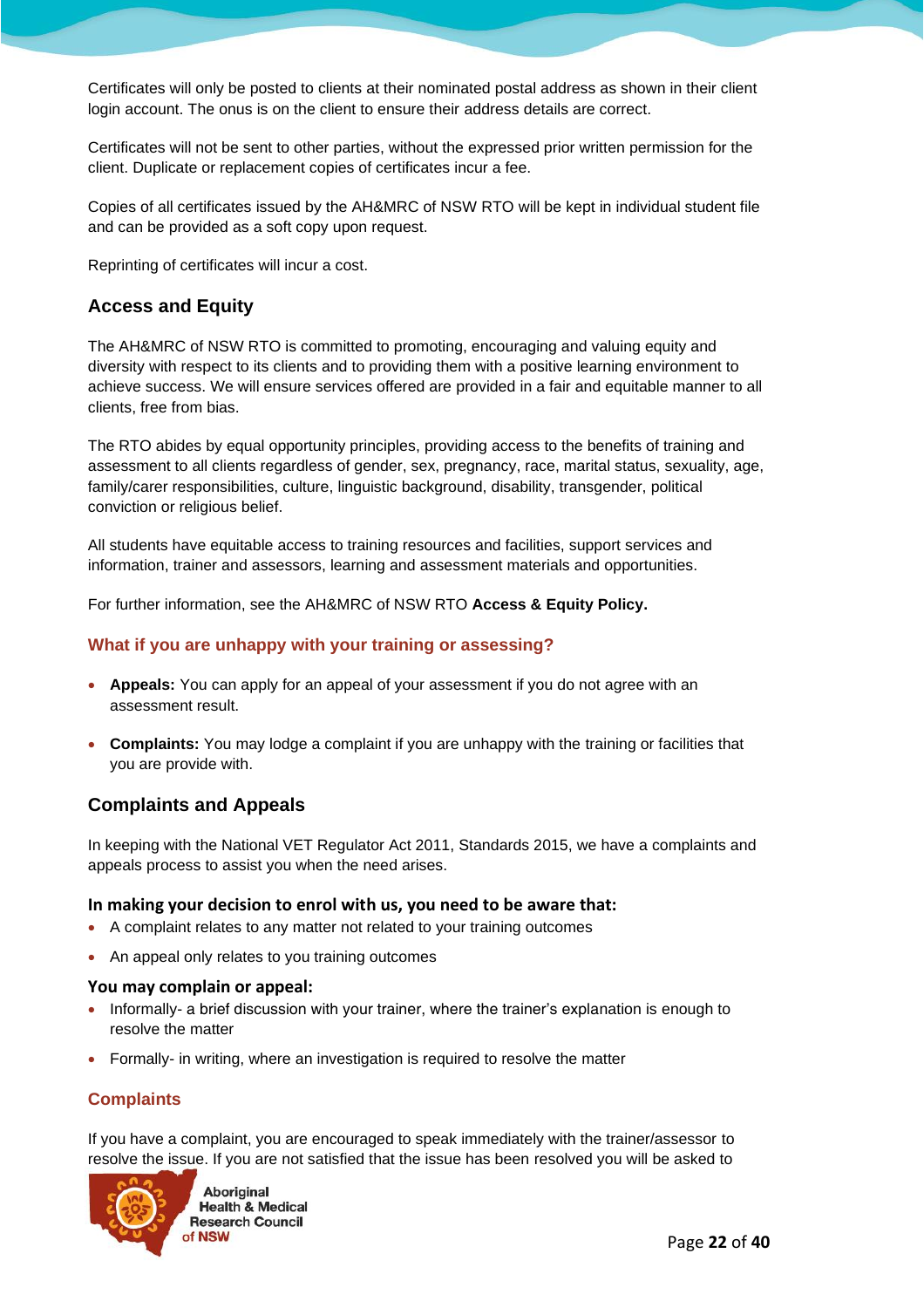complete a Complaints Form, to lodge a formal complaint. AH&MRC of NSW RTO will then investigate the complaint and advise you of the outcome.

If you are not satisfied with the outcome, you may write to the CEO, setting out in detail the issue of concern. This may lead to occasions where an industry-training representative may be invited to act as an objective party in order to negotiate a satisfactory resolution.

All complaints shall follow the below process:

- Complaints are to be made in writing within five (5) working days of the incident using the Complaints Form.
- A submitted complaint form will constitute a formal complaint from the student. Further detail of the complaint can be provided by the student verbally.
- The CEO must be informed of receipt of all complaints immediately.
- The CEO may delegate responsibility for the resolution of complaint.
- In the case of a complaint, the CEO will initiate a transparent participative investigation to identify the issues.
- Complaints, where possible, are to be resolved within ten (10) working days of the initial application.
- In all cases the conclusion will be assessed by the CEO.
- The student will be advised in writing of the outcome of their complaint within ten (10) working days of the resolution.
- If the outcome is not to the satisfaction of the student, they may seek an appointment with the CEO.
- If the student is not satisfied with the decision, they have the option to seek outside assistance to pursue the complaint.

Our full complaints and appeals procedure are available in:

- In your pre-enrolment package
- By phoning or emailing our office

#### Appeal

The AH&MRC of NSW RTO ensures that clients have access to a fair and equitable process for appeals against assessment decisions.

Valid grounds for an appeal against an assessment could include the following:

- The judgement as to whether competency has been achieved and demonstrated was made incorrectly;
- The judgement was not made in accordance with the Assessment Plan;
- Alleged bias of the assessor;
- Alleged lack of competence of the assessor;
- Alleged wrong information from the assessor regarding the assessment process;
- Alleged inappropriate assessment process for the competency;
- Faulty or inappropriate equipment; and/or

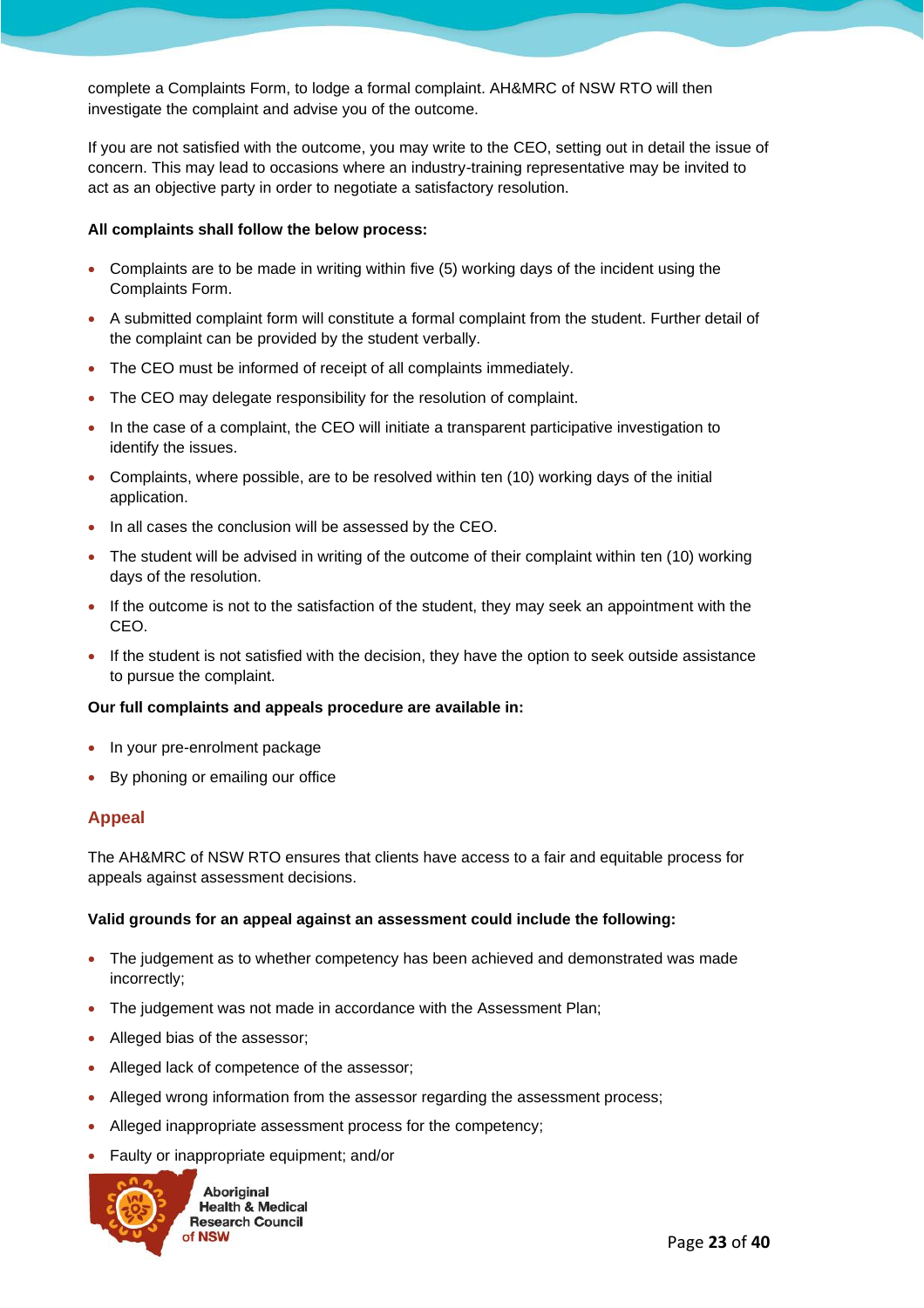• Inappropriate conditions

All appeals shall follow the below process:

- Appeal to be made in writing within five (5) working days of notification of the assessment decision using the Appeals form.
- A submitted Appeals form will constitute a formal appeal from the appellant. Further detail may be provided by the appellant verbally.
- The CEO shall be informed of receipt of any appeal.
- The CEO may delegate responsibility for the resolution of the appeal, as appropriate.
- Appeals, where possible, are to be resolved within twenty (20) working days of the initial application.
- In all cases the conclusion will be approved by the CEO.
- The appellant will be advised in writing of the outcome of their appeal, within ten (10) working days of the resolution.
- If the outcome is not to the satisfactory of the appellant, they may seek an appointment with the CEO.
- If the appellant is not satisfied with the decision, they have the option to seek outside assistance to pursue the appeal.

#### <span id="page-23-0"></span>Smart and Skilled- Consumer Protection Policy

#### Purpose

AH&MRC of NSW RTO is aware of its responsibilities to provide consumer protection for all students as specified in the Competition and Consumer Act 2010, the NSW Fair Trading Act 1987, the NVR Standards for RTOs 2015 and the Smart and Skilled Consumer Protection Policy.

To ensure our students are fully protected and are aware of their rights and of avenues for complaints and appeals, we have developed the below strategy for our Consumer Protection.

#### Policy Statement

AH&MRC of NSW RTO is dedicated to ethical marketing practices; we will not undertake marketing that is misleading or of unacceptable conduct and will take extra care when marketing to vulnerable consumers who may be less able to understand what they are signing up for.

We recognize that Australian Consumer Law (ACL) applies to the following education and training services, including:

- Advertising, marketing and promotion
- Seeking and taking enrolments
- Training delivery
- Student assessment
- Handling of complaints by training providers
- Requests to cancel a student's enrolment.

The ACL also applies when these services are provided by Subcontractors and Agents (referred to as a Third Parties) on our behalf.

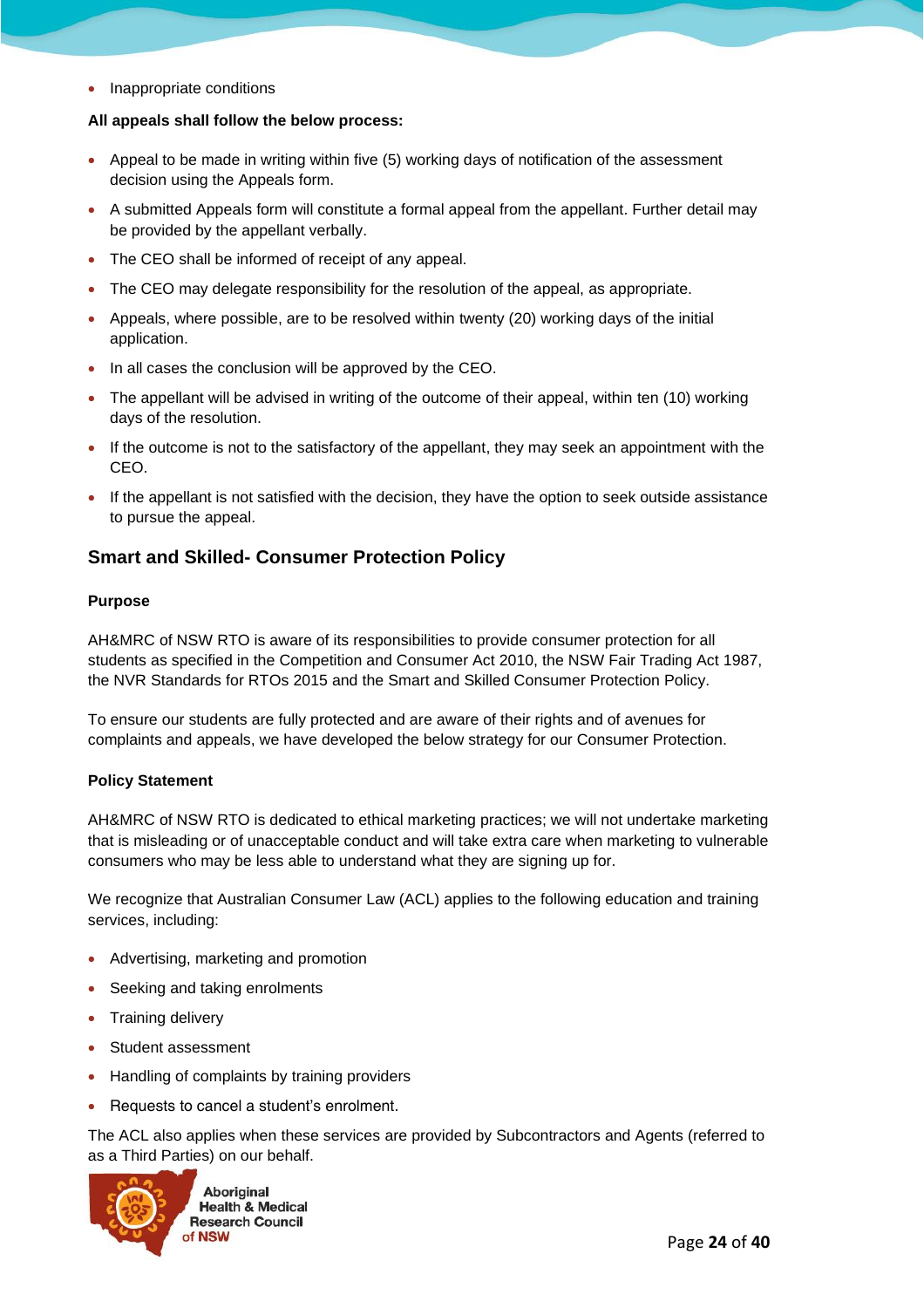#### Our Guarantee

AH&MRC of NSW RTO assures that it will provide quality training and assessment that meets the requirements of the Australian Quality Framework (AQF), other legislation that is relevant to Registered Training Organisation (RTO's) and in the duration and as described in our Course brochures.

If for whatever reason we cannot provide the training and assessment services that you have enrolled in, we will refund student fees in accordance with our refund policy.

#### AH&MRC of NSW – RTO's Customer Protection Policy and Strategy

For all students undertaking training and assessment under the Smart and Skilled, the following procedures are added to the points above:

- The RTO Training and Compliance Lead will be the designated Customer Protection Officer. Their role will be to handle all complaints and grievances and to ensure compliance with Consumer Protection legislative and Funding body contractual compliance.
- The contact details of the Customer Protection Officer will be readily available to all students on the website and in pre-enrolment information pack.
- Details and links to the Smart and Skilled website and the contact number 1300 772 104 will be made available on the website, brochures/information downloaded from the website or printed and student induction material.
- A link to the Smart and Skilled Consumer Protection Strategy will be included in Student Information available on our website.
- All effort will be made to resolve student complaints using the Complaints and Appeals Policy.
- If after the Complaints and Appeals process, a student is not satisfied with the outcome and wish to inform a third party, they will be provided with contact details for NSW Department of Education and Communities Protection Unit for Students.
- We will not offer encouragement of any kind, either directly or through agents, to promote student enrolment.
- We will ensure that the students meet entry requirements prior to enrolment, and we will not intentionally enrol a person who is unlikely to complete the training program successfully. Situations that may limit a person's ability to complete training are but not limited to include disabilities, LLN, lack of internet connection when online access is required to complete training or the failure to meet any licensing requirements.
- Students will sign to confirm they have read and understand the Consumer Protection Information. This will be included in the Declaration made by students when completing the enrolment form.

Contact details for the Customer Protection Officer as follows:

Name: Premi Sivanesan Position: RTO Training and Compliance Lead Contact details: Phone: 02 9212 4777 (ext 431)/ 0491 149 860 Email: psivanesan@ahmrc.org.au For further information about Customer Protection, please visit: Website: [Smart and Skilled Consumer Protection for Students](https://smartandskilled.nsw.gov.au/for-students/consumer-protection-for-students) Email: [enquiries@smartandskilled.nsw.gov.au](mailto:enquiries@smartandskilled.nsw.gov.au) Telephone: 1300 772 104

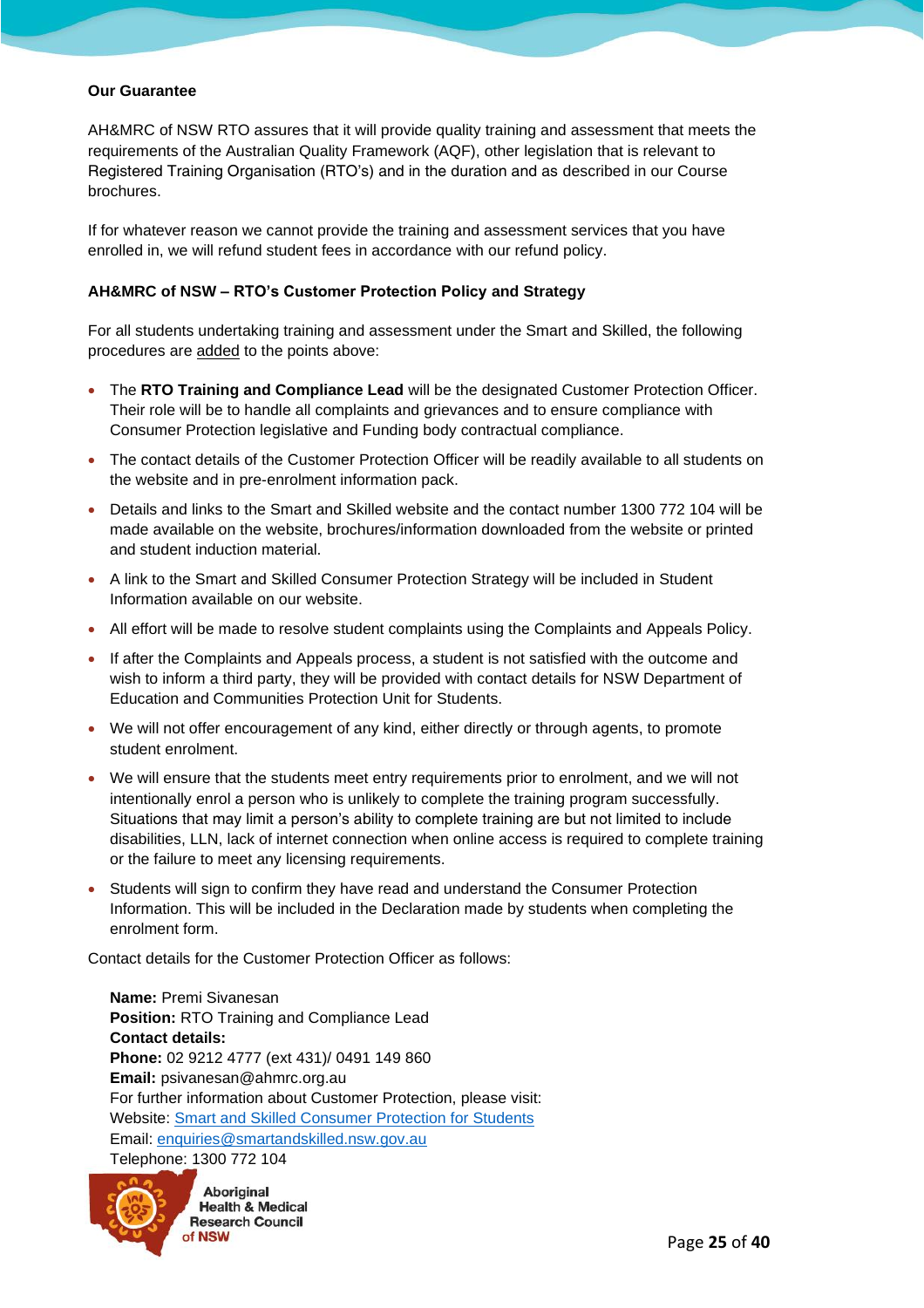#### <span id="page-25-0"></span>Practical Training and Work Placement

Some courses require work placement in order to facilitate the development of essential vocational skills.

Work placements are a study block of unpaid vocational training which pertains to practical experience within the workplace; a requirement of some AH&MRC of NSW RTO courses. Work placements are arranged through the campus with a third party. Other arrangements can be made but you need to seek advice from your trainer to discuss the placement to ensure it meets course requirements. An assessment component may be involved, and this will be specified before placement commences.

In these instances, we will arrange for practical training to be completed in the appropriate work placement settings.

Whereby a real workplace cannot be provided, we will undertake delivery of all practical training in a simulated environment which closely resembles an actual workplace.

#### <span id="page-25-1"></span>Study Period

Each course will be delivered in a block format with clustered units to meet the specific requirements for each student or group of students and a training calendar has been prepared for each course. A training calendar demonstrating each term and the units to be undertaken has been developed to assist students with their training commitment.

Each course calendar clearly indicates the following;

- A block consists of one-week face-to-face training followed by online post learning activities and assessments.
- A 7-10-week duration for each block of training;
- Each term is separated by 4 weeks holiday

Note: a semester is described as two (2) terms.

#### <span id="page-25-2"></span>Moodle

The AH&MRC of NSW - RTO use an online learning system Moodle for online course content. Moodle is a system for students to actively participate throughout the course via forums, boards and web-based videos to assist with learning outcomes. It is the sole responsibility of the student to maintain

Login Details and proactively engage with the online system for student course updates. For further information please seek assistance from trainers and RTO Administration staff.

#### <span id="page-25-3"></span>**Privacy**

AH&MRC of NSW is committed to complying with obligation under Privacy Act 1988, and the associated Australian Privacy Principles (APPs), specifically in the way it collects, uses, secures and discloses personal information. AH&MRC of NSW RTO is committed to safeguarding any confidential information obtained by the RTO.

AH&MRC of NSW will ensure:

It maintains and promotes a current Privacy Policy;

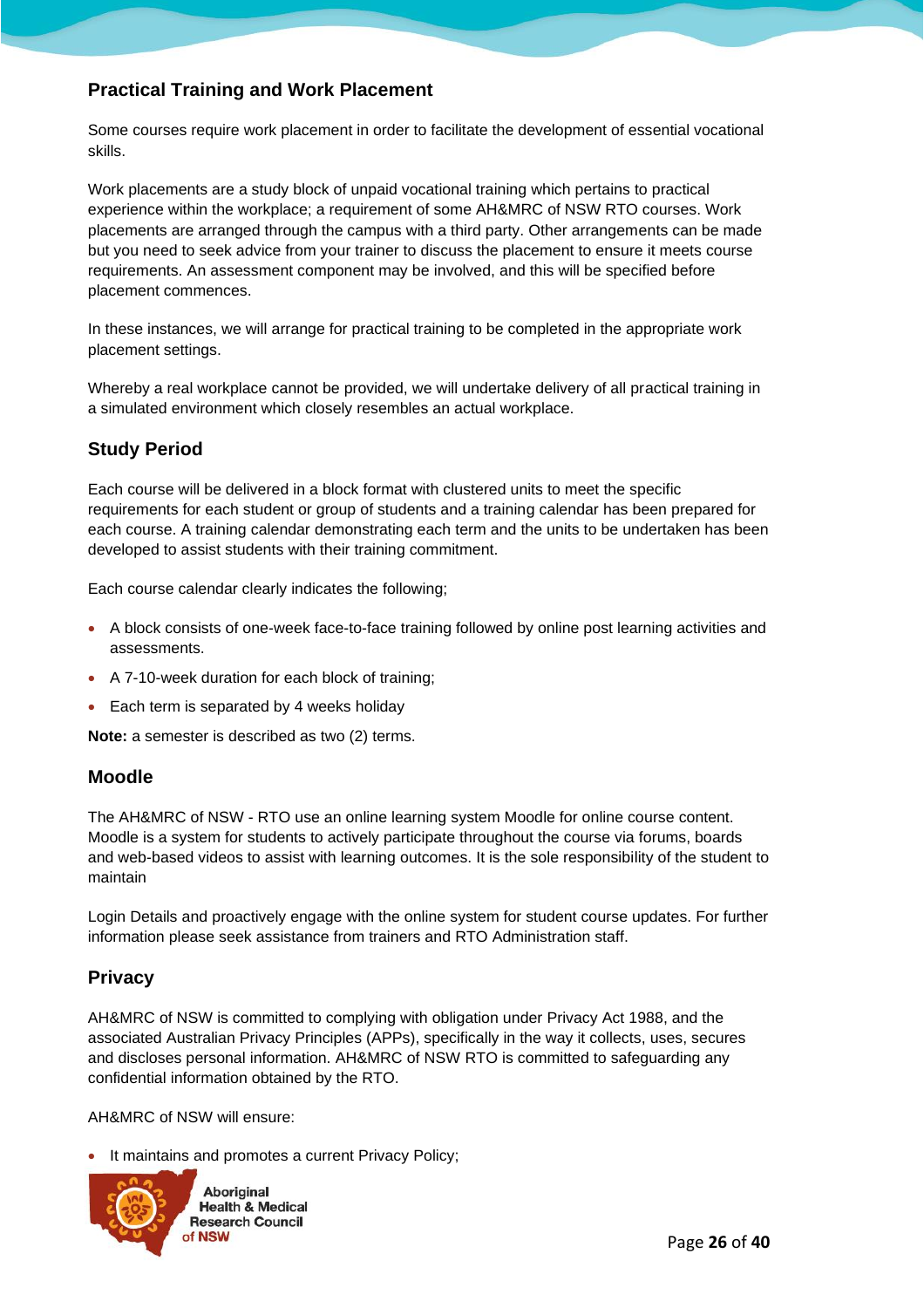- Information gathered for the express purpose of training and assessment matters will not be disclosed to a third party unless prior written consent is provided by the individual concerned, except that required by law;
- The secure storage of all records;
- The confidentiality of all information maintained on records.

For further information, please check AH&MRC of NSW's Privacy Policy

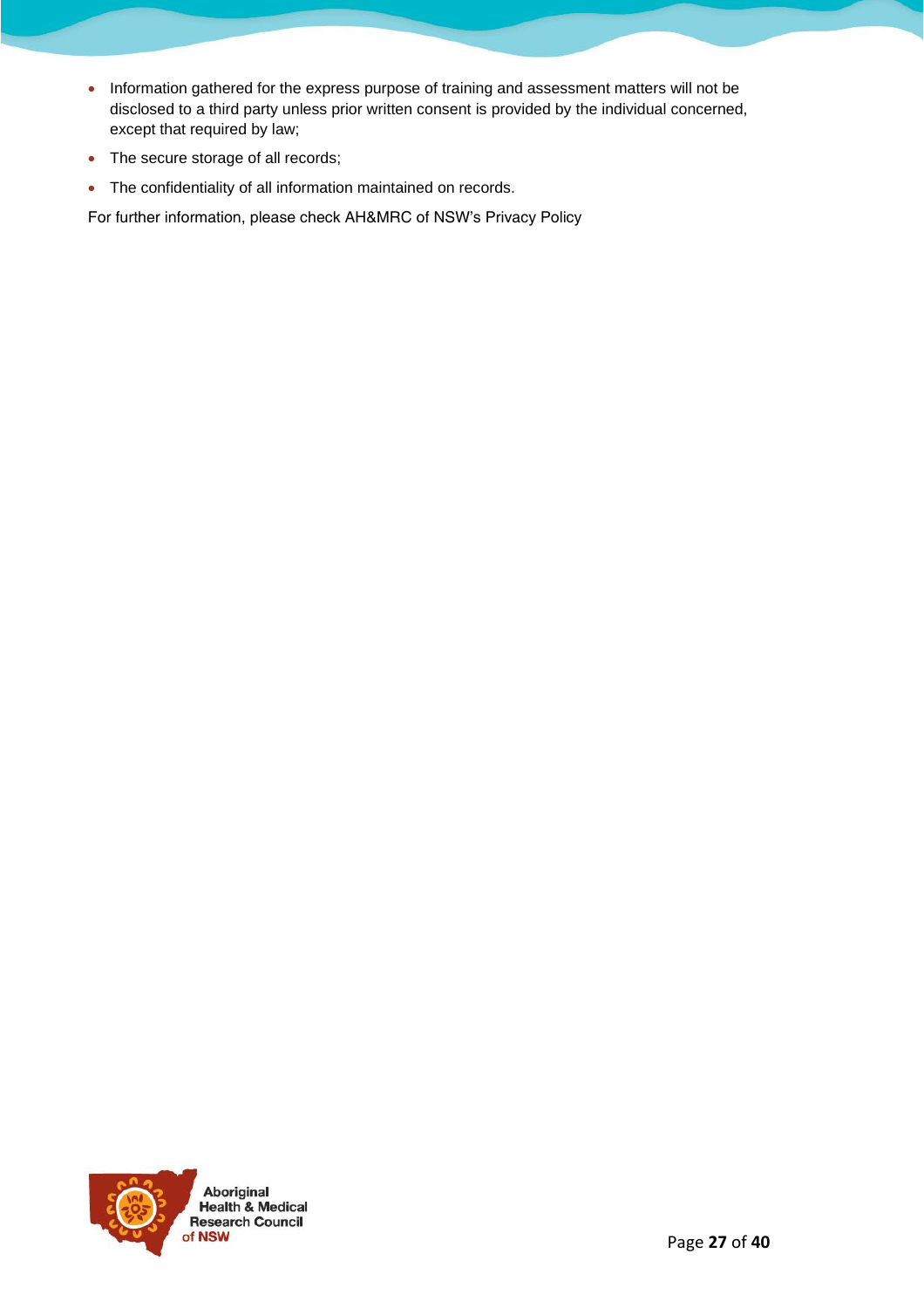### **2020**

# **Aboriginal Health and Medical Research Council of NSW RTO**

### **Student Handbook**

<span id="page-27-0"></span>Section 5 STUDENT CODE OF CONDUCT

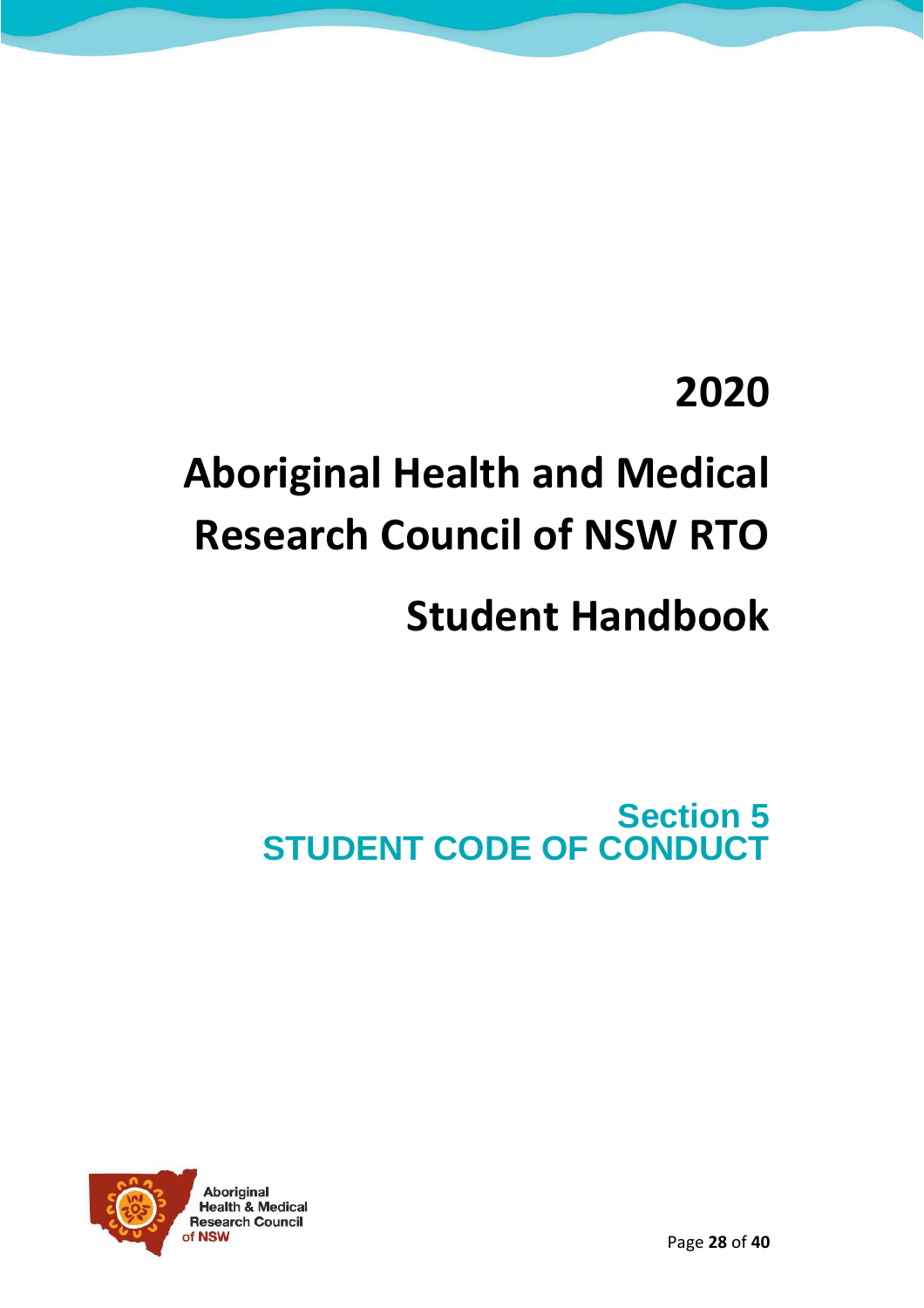#### Student Code of Conduct

This Code of Conduct sets out the behaviour and conduct expected of students at the AHMRC of NSW RTO. The campus imposes obligations upon students to demonstrate respectful and considerate behaviour toward fellow students and staff as well as any external member of the public with whom they have interaction during, or as part of their studies.

#### <span id="page-28-0"></span>Students Rights

- Be treated fairly and with respect by all students and staff.
- Learn in a supportive environment which is free from harassment, discrimination and victimisation.
- Learn in a healthy and safe environment where the risks to personal health and safety are minimised.
- Have their personal details and records kept private and secure according to our Privacy Policy.
- Have personal property protected from damage and other misuse;
- Have their complaints and appeals dealt with fairly, promptly, confidentially and without retribution.
- Make appeals about procedural and assessment decisions.
- Receive training, assessment and support services that meet their individual needs.
- Be given clear and accurate information about their course, training and assessment arrangements and their progress.
- Access the support they need to effectively participate in their training program.
- Apply to have existing skills and knowledge recognised (RPL).
- Provide feedback and share ideas.

#### <span id="page-28-1"></span>Student Responsibilities

All students must:

- Notify us if personal or contact details change.
- Provide relevant and accurate information to AH&MRC of NSW RTO in a timely manner.
- Make regular contact with their Trainer/Assessor.
- Attend all classes.
- Approach their course with due personal commitment and integrity.
- Complete all assessment tasks, learning activities and assignments honesty and without plagiarism or infringing on Copyright.
- Hand in all assessment tasks, assignments and other evidence of their work with a completed and signed cover sheet on the dates specified in their Timetable.
- Prepare appropriately for all assessment tasks, visits and training sessions.
- Contact AH&MRC of NSW RTO if any difficulties arise as part of their involvement in the program.

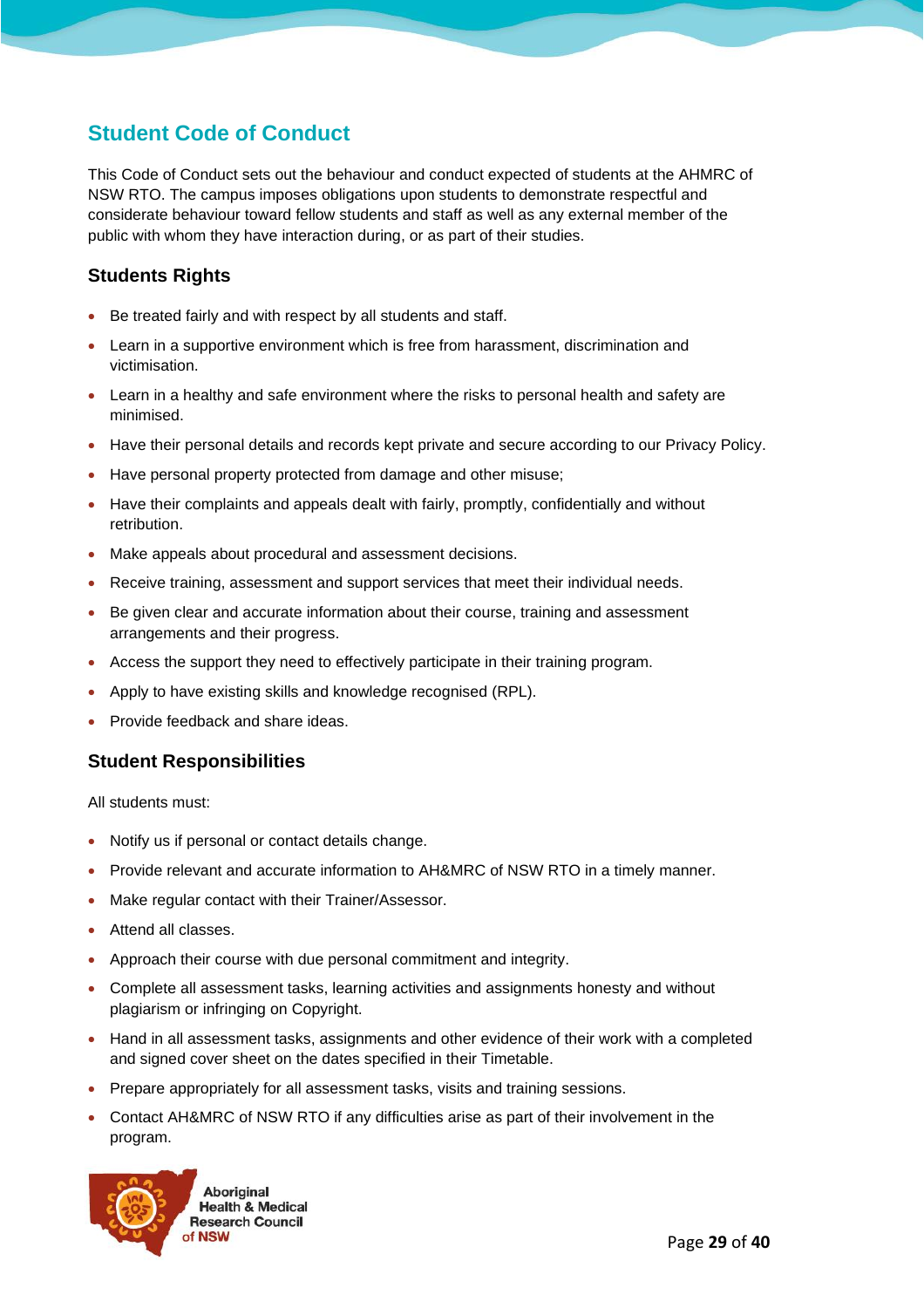- Contact AH&MRC of NSW RTO if they are unable to attend a training session for any reason.
- Treat all people with fairness and respect and not do anything that could offend, embarrass or threaten others.
- Not harass, victimise, discriminate against or disrupt others.
- Treat all others and their property with respect.
- Respect the opinions and backgrounds of others.
- Follow all safety policies and procedures as directed by staff.
- Report any perceived safety risks as they become known.
- Not bring into any premises being used for training purposes, any articles or items that may threaten the safety of self or others.

Note: Your enrolment may be cancelled if you are found to be in breach of student Code of Conduct.

#### <span id="page-29-0"></span>Personal Responsibility

Students are responsible for their own conduct at all times. They are expected to know and adhere to all aspects of the Code and other relevant campus policies regarding student behaviour.

Independent and self-directed learning is an important aspect of professional behaviour and the campus is required to produce graduates that are competent in these areas. Therefore, staff will always provide the guidance and support that students need to successfully complete their program of study however, students are ultimately responsible for their own education.

#### <span id="page-29-1"></span>Respectful Treatment of Others

There are serious consequences if you fail to treat fellow students, staff members or members of the public in a professional and respectful manner. Such behaviour:

- May have a serious effect on the health and wellbeing of the person or people affected
- May be detrimental to the student who has demonstrated this behaviour as it may affect their ability to secure employment
- Can harm the reputation of the campus

Therefore:

Respectful and professional behaviour towards fellow students, staff members at the campus and any person external to the campus, must always be demonstrated by students.

Bullying, harassment, vilification of, or discrimination against any person, be it a fellow student, staff member or any member of the public, will not be tolerated under any circumstances.

#### <span id="page-29-2"></span>**Definitions**

Bullying: Is an ongoing and deliberate misuse of power in relationships through repeated verbal, physical and/or social behaviour that intends to cause physical, social and/or psychological harm.

Harassment: Is unwelcome behaviour that demeans, threatens, offends, humiliates and intimidates another person.

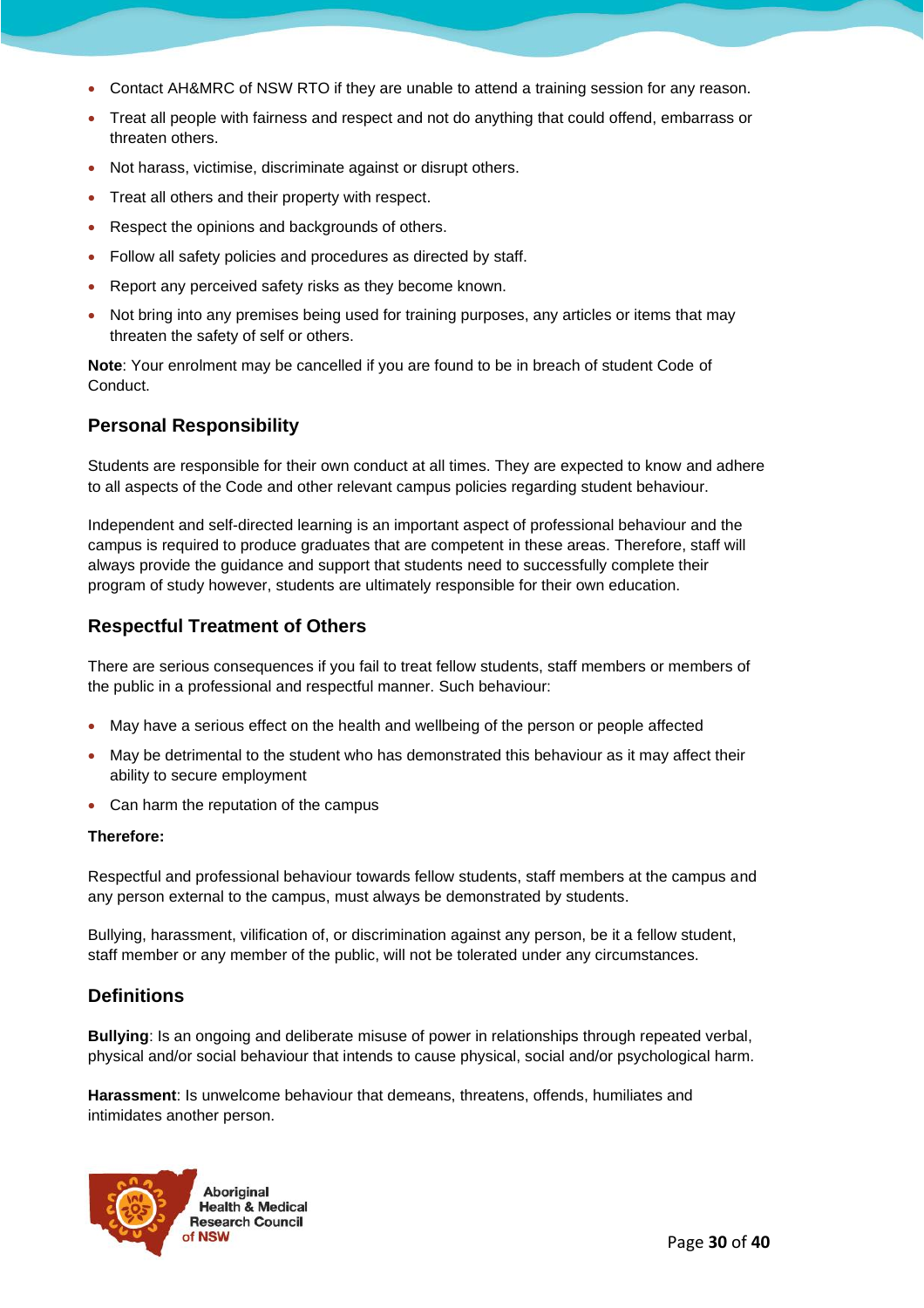Vilification: An act capable of inciting hatred towards someone or something in order to ridicule a person or group of people on the basis of race, religion, sexuality or gender.

Defamation: the act of defaming; publishing false and derogatory material about a person that harms their reputation.

Plagiarism: The act of taking someone else's work or ideas and passing the material off as one's own creation.

Good Character: A person of good character behaves professionally, with integrity and honesty. That person also does not engage in any antisocial or illegal behaviour.

#### <span id="page-30-0"></span>Recording of Images and Appropriate use of Online Communication

The internet provides a worldwide audience and anything a student posts online can potentially be seen by anyone. Potential consequences of posting material online that is deemed sensitive, confronting, insulting, offensive or bullying in nature or defamatory include:

- Damage to the student's character which may impact on their ability to gain employment
- Distress for a person or people affected by any material, be it written or in image form, that can be deemed insulting, hurtful or vilifying or bullying
- Damage to the reputation of the campus

#### Therefore:

Students must not take photographs or make recordings in any class without the approval of the staff member in charge of that class. This also applies to placements.

If a student appears in any photo, then written permission of that student must be obtained.

Students must not post any material online that could adversely affect the reputation of the campus.

Students must not post any material online that is, or could be interpreted to be, insulting, hurtful, defamatory, vilification or bullying of any person, be it a fellow student, member of staff or member of the public.

If a student has complaint relating to their education, or about a member of staff, they should make their compliant through the appropriate campus channels.

#### <span id="page-30-1"></span>Academic Integrity

Fundamental components of professional behaviour are honesty and integrity, and the AH&MRC of NSW RTO expects that students will undertake all activities pertaining to their education with honesty and integrity at all times, throughout their study. Dishonest dealings regarding any aspect of a student's education can result in serious penalties including termination of enrolment.

Students must abide by the rules of the campus that govern their conduct in exams, assignments, essays, tests and other forms of assessment, and includes:

- Cheating in a test, examination or other form of assessment;
- Presenting another student's work for assessment as if it were one's own, or other forms of plagiarism;

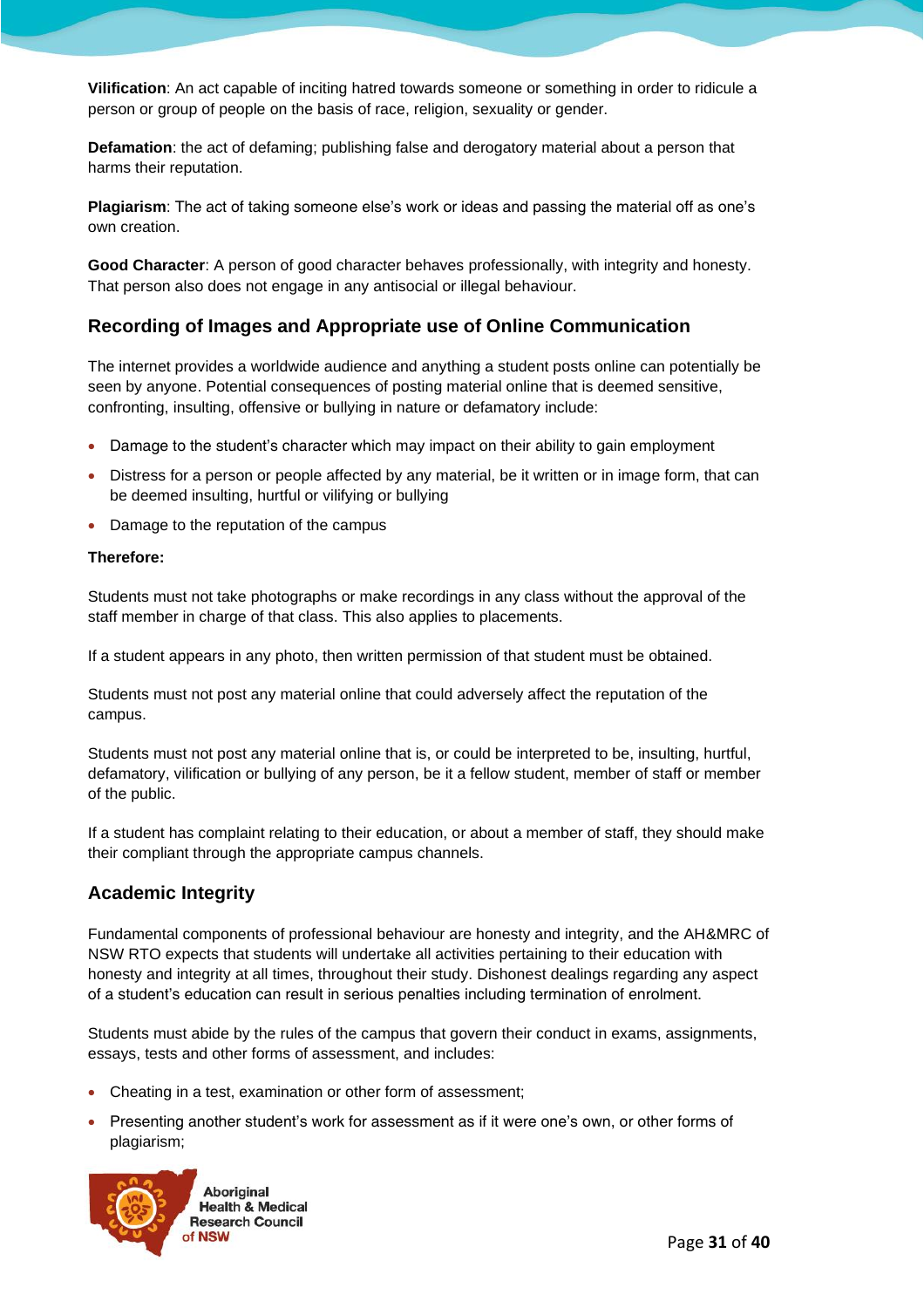- Fabrication or falsification of data or research results; and
- Falsification of an academic record and/or the signature of a fellow student on an attendance sheet is a potentially criminal activity.

#### Plagiarism detention software

AH&MRC of NSW RTO has implemented Turnitin software in AH&MRC Moodle LMS to detect plagiarism on assessments submitted by students. Under this policy, if a student has copied work from other students current or past or from other sources without utilizing proper referencing techniques, this software will identify and make it available for our assessors.

With direct referencing, if your score is over 30%, you will be required to rework and resubmit your assessment tasks and will only be graded if the score is below 30%.

Where plagiarism has occurred from copying answers from fellow students, the following procedure will apply:

#### Breaches of the Academic Integrity

Depending on severity and circumstances, penalties of plagiarism, cheating and collusion may include one or more of the following (i.e. sanctions may not be discrete):

- Completion and resubmission of a new assessment task; and/or
- All parties receiving a "Not Yet Satisfactory" result for the assessment task; and/or
- Verbal or written warning; and/or
- Suspension or expulsion from the course.
- Student records will be noted with all investigated and proven incidents.
- All incidents will be reviewed by the CEO AH&MRC of NSW RTO.

Please refer to Academic Integrity Policy for further information.

#### <span id="page-31-0"></span>General Behaviour

Students are responsible for their own safety. Students must not endanger, or potentially endanger, the safety or health of others.

The AH&MRC of NSW RTO will not tolerate antisocial or illegal behaviour. Student's that engage is such behaviour place their ongoing enrolment and their careers at risk.

AH&MRC of NSW RTO students are expected to comply with the Workplace Health and Safety Legislation and shall not use, possess, or supply a prohibited weapon or any prohibited substance at the campus premises. If any such item is found in a student's possession, they will be asked to leave the premises and if required, the authorities will be notified.

Students will use AH&MRC of NSW RTO property and resources, including communication technology resources, cooperatively, legally, sustainably, ethically and appropriately.

Students will respect the property rights of others, including students, staff and members of the public whilst on the campus premises.

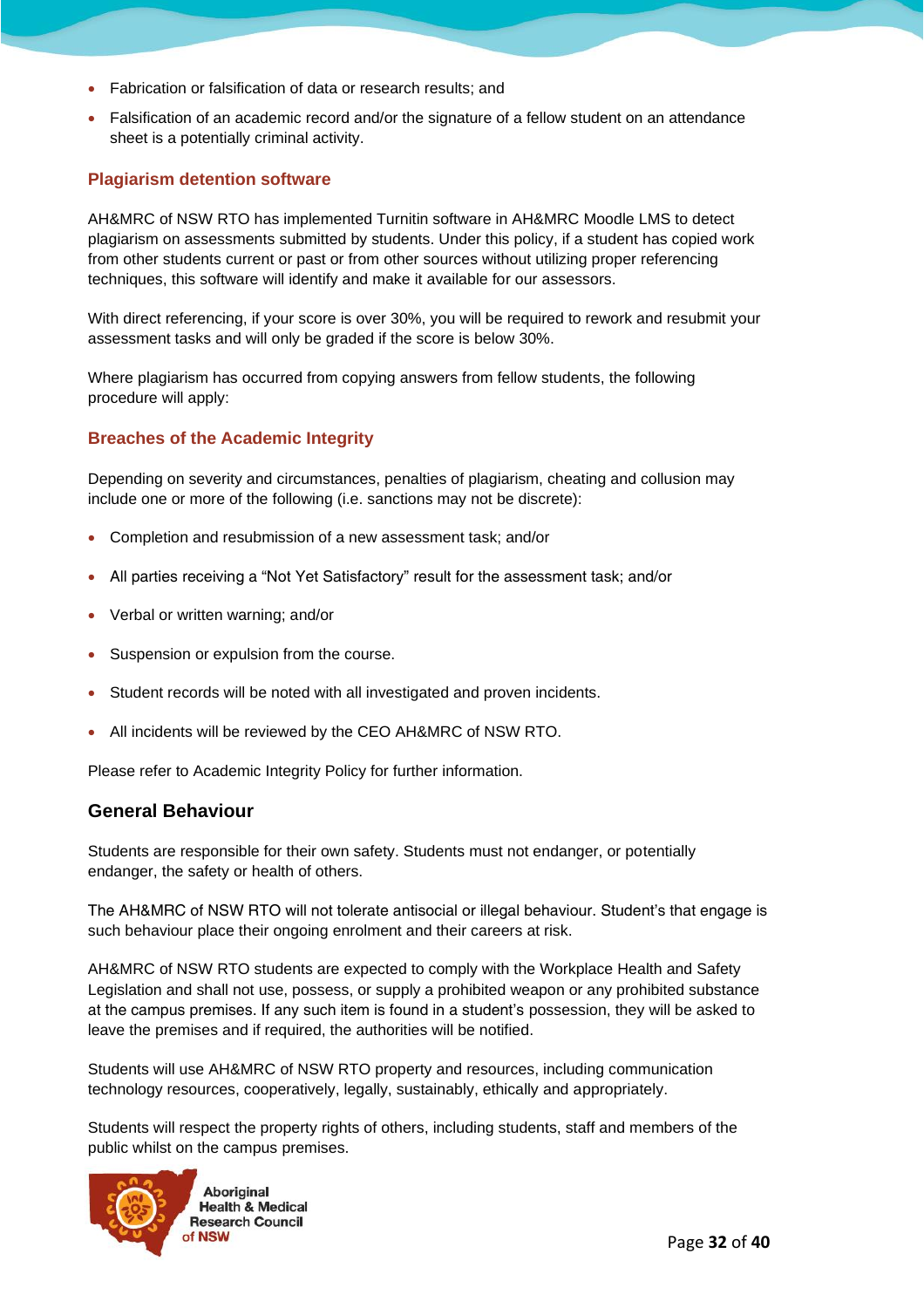Students will comply with any reasonable request or direction from campus staff regarding safety or compliance with policy, procedure or ethical requirements.

Unacceptable Behaviour includes:

Inappropriate clothing: thongs, ripped or torn clothing, no unnecessary exposed flesh, no offensive prints or words

- Inappropriate language means: no swearing or abusive language
- Mobile phones: no mobile phone use during class times or recording of content
- Eating: no eating in the classroom
- Playing games on mobile devices during class times
- Lateness returning to class from breaks is unacceptable
- Disrespectful behaviour to all other learners, trainers and other individuals
- Misuse of the AH&MRC of NSW RTO computer system; littering
- Engaging in behaviour which may offend, embarrass, threaten or harm other students, staff or general public, including via electronic means
- Jumping, standing on or putting shoes on furniture is not permitted

#### Breaches of the Code of Conduct

Students are expected to uphold the Student Code of Conduct or they will be subject to relevant policy and procedures for breaches of the Code. Where a breach of the campus's policies and procedures also breaches the law, the AH&MRC of NSW RTO may also report the criminal activity to the police.

The AH&MRC of NSW RTO has an obligation to take immediate action when a student's behaviour is inappropriate because it has a duty of care to ensure a safe learning environment for all members of the campus.

Any report of a breach of this Code against a student will be dealt with in accordance with the provisions of the Breach of Code of Conduct Procedure.

#### Allegations of Breach of the Code of Conduct

If you witness or suspect that a student may be breaching the AH&MRC of NSW RTO student Code of Conduct, you may bring this to the Campuses attention by speaking to the RTO Administration staff.

All allegations of breaches of the Code will be dealt with in accordance with the Breach of student Code of Conduct procedures.

#### Consequences for a Breach of the Student Code of Conduct

Any student found to have breached the student Code of Conduct may have one or more of the following conditions set upon their enrolment at AH&MRC of NSW RTO

• Withdrawal: immediate withdrawal from all courses currently enrolled in at AH&MRC of NSW RTO.

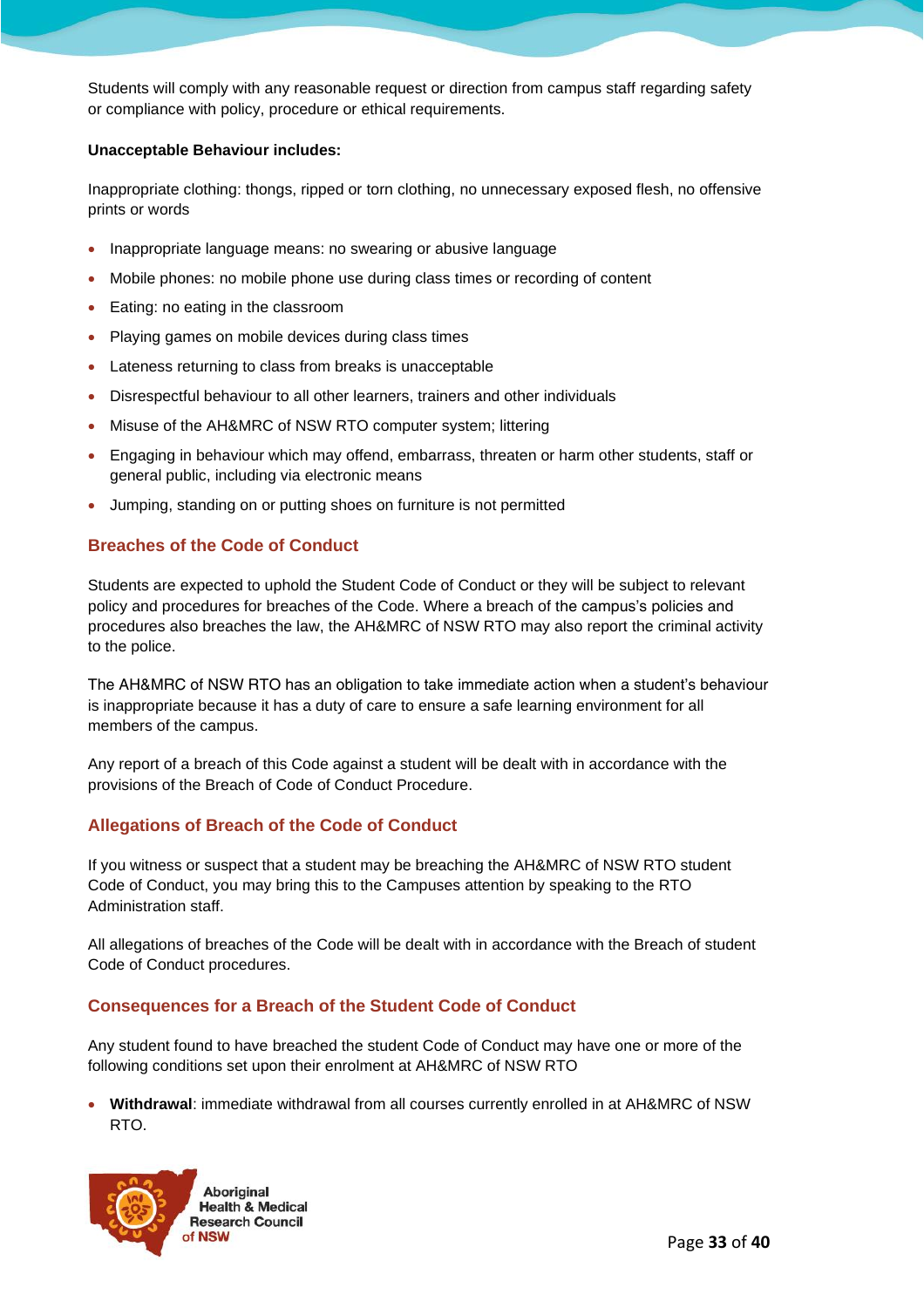- Suspension: A student's enrolment may be suspended for a period of time pending a decision by the CEO or delegate.
- Ban: A student may be banned from entering AH&MRC of NSW RTOs grounds.
- Re-enrolment subject to conditions: The CEO or delegate may set conditions on any future enrolments for the student at AH&MRC of NSW RTO.

#### <span id="page-33-0"></span>Attendance Requirements

- Students are required to attend all face to face classes.
- Students are required to inform their Trainer of the reason(s) for any absence (including lateness).
- Students are required to notify the campus by 8:45am of any absences or lateness.
- Students are required to be in class, ready to begin, at all scheduled class times. If the student is not present at the schedules class times, they will be marked as absent for the relevant session.
- Students are required to submit all scheduled assessments via Moodle by the due date or contact us every thirty-days (30) to monitor the course progression.

#### Illness

- Students are required to provide a medical certificate for an illness related absence of 2 or more study days.
- In the event of prolonged or continued illness, students will be requested to discuss options with the RTO Administration Staff.

#### Other Absenteeism

If you require a leave of absence from you studies for reasons including:

- Funerals
- Family responsibilities
- Cultural activities

AH&MRC of NSW RTO understands that there are many circumstances that may arise that will affect a student's ability to attend classes. Therefore, to ensure students are not unnecessary withdrawn or accrue a Centrelink debt, they should discuss the options available with the RTO Administration Staff.

Class Break Times

Students must adhere to scheduled class times and break times. Scheduled class times are outlined in the student course information.

#### Breach of Attendance Policy

RTO Administration staff record and review student attendance weekly to ensure student attendance meets study requirements. When student attendance does not meet study requirements or if:

• Student is absent for 3 (three) consecutive days without notification

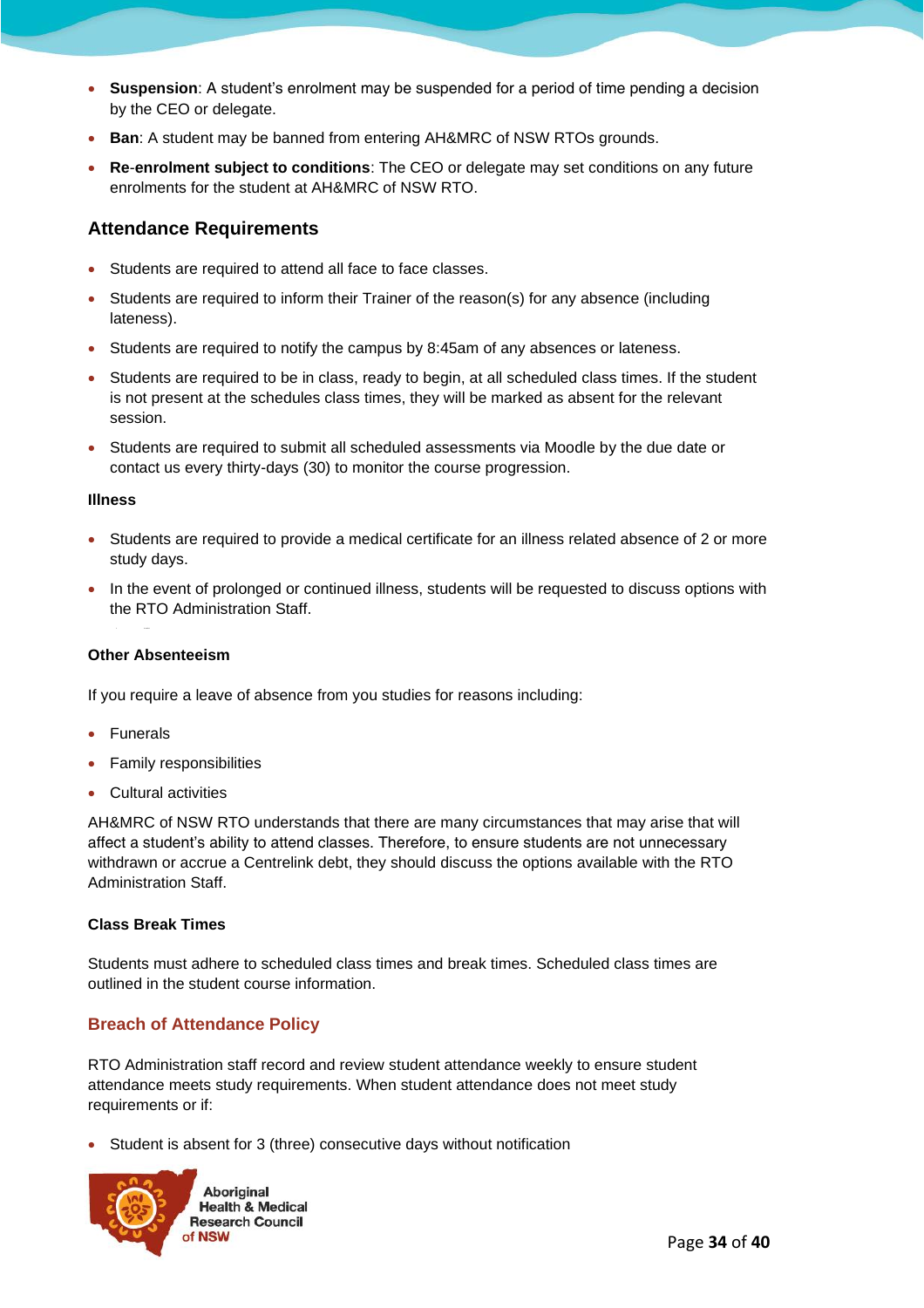- Student attendance becomes irregular
- Student absence becomes a pattern; and/or
- Student absence becomes frequent
- Student arrival in class is regularly late

Note: Under the NSW Department of Industry standards for Smart and Skilled funding, you are required to provide all your scheduled assessments or make contact with us every thirty-days (30) to ensure that your obligations to the funding remains compliant as per requirements. Failure to report back to us may result in your course withdrawn.

Students will receive one of the following notifications.

1. Letter of Absenteeism

This letter serves as the first warning of a breach of AH&MRC of NSW RTO Attendance requirements and you are required to meet with the RTO Administration Staff within 5 working days to discuss the matter.

#### 2. Letter of Intention to Withdraw from the enrolment

This letter serves as the final warning of a breach of AH&MRC of NSW RTO Attendance requirements and you are required to meet with the RTO Administration Staff to discuss the matter. Failure to respond to the notification immediately will result in your enrolment withdrawn.

#### 3. Letter of Withdrawal

This letter serves as a notice of student's withdrawal from AH&MRC of NSW RTO for failing to abide by AH&MRC of NSW RTO Attendance requirements.

#### Re-enrolment Following Withdrawal

An application for re-enrolment will only be considered with a written appeal to RTO Training and Compliance Lead (or his/her delegates).

#### <span id="page-34-0"></span>Drugs and Alcohol Policy

AH&MRC of NSW RTO provides a study environment free from the presence of drugs and alcohol. Accordingly, drugs and alcohol are prohibited on the campus, field excursions and all other campus functions.

If any substance is found in a student's possession, or you enter the campus premises or its facilities whilst intoxicated, you will be asked to leave the premises and if required the authorities will be notified.

#### Breach of Drug and Alcohol Policy

If a student breaches the Drug and Alcohol Guidelines at AH&MRC of NSW RTO, their enrolment may be immediately withdrawn, or they will be made subject to a Breach of student Code of conduct preceding.

#### <span id="page-34-1"></span>Smoking Policy

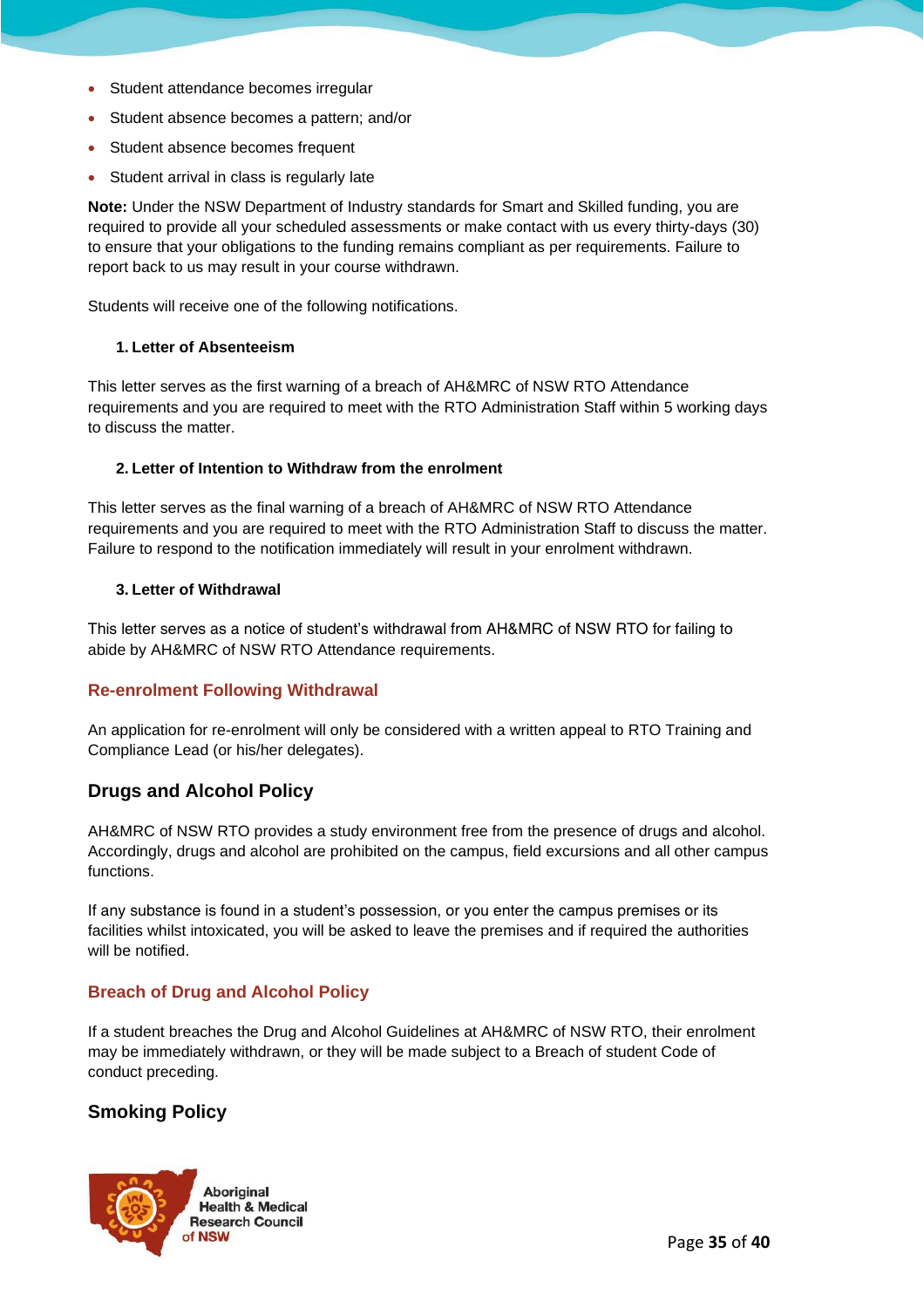AH&MRC of NSW RTO promotes a Smoke-Free Environment for all users; therefore, no smoking is permitted within campus grounds or any other AH&MRC of NSW RTO training facility.

The only designated smoking area is outside the campus on Harvey Street and students must ensure that their cigarette butts are extinguished and disposed of appropriately before leaving the area.

#### Breach of Smoking Policy

If a student breaches the Smoking Policy, they may be made subject to a Breach of student Code of Conduct preceding.

#### <span id="page-35-0"></span>Computer and Internet Use Policy

AH&MRC of NSW RTO students have access to the Wi-Fi services available on campus for studyrelated purposes. It is to be used appropriately in-line with the student Code of Conduct Guidelines.

All personal technological devices can be used on campus and are able to access the Wi-Fi, however the device is the sole responsibility of the student. All losses and damages are not the responsibility

#### Breaches of Computer and Internet Use Policy

If a student breaches the Computer Use Guidelines, they may be made subject to a Breach of student Code of Conduct preceding.

#### <span id="page-35-1"></span>Motor Vehicle and Equipment Usage Policy

Students are not permitted to drive campus vehicles or borrow campus equipment. The CEO (or delegate) may choose to waive this policy under certain circumstances, however an application must be made in writing to the CEO (or delegate).

#### Breach of Motor Vehicle and Equipment Usage Policy

If a student breaches the Motor Vehicle or Equipment usage Guidelines, they may be made subject to a Breach of Student Code of Conduct preceding.

#### <span id="page-35-2"></span>Mobile Phones Usage Policy

Mobile phones and electronic devices can be used on campus, however mobile phones must normally be switched off during classes to ensure that the rights of all students and staff are respected as well as ensuring a safe and supportive learning environment. AH&MRC of NSW RTO's core business of teaching and learning needs to be conducted in an environment free from unnecessary distractions or disruptions.

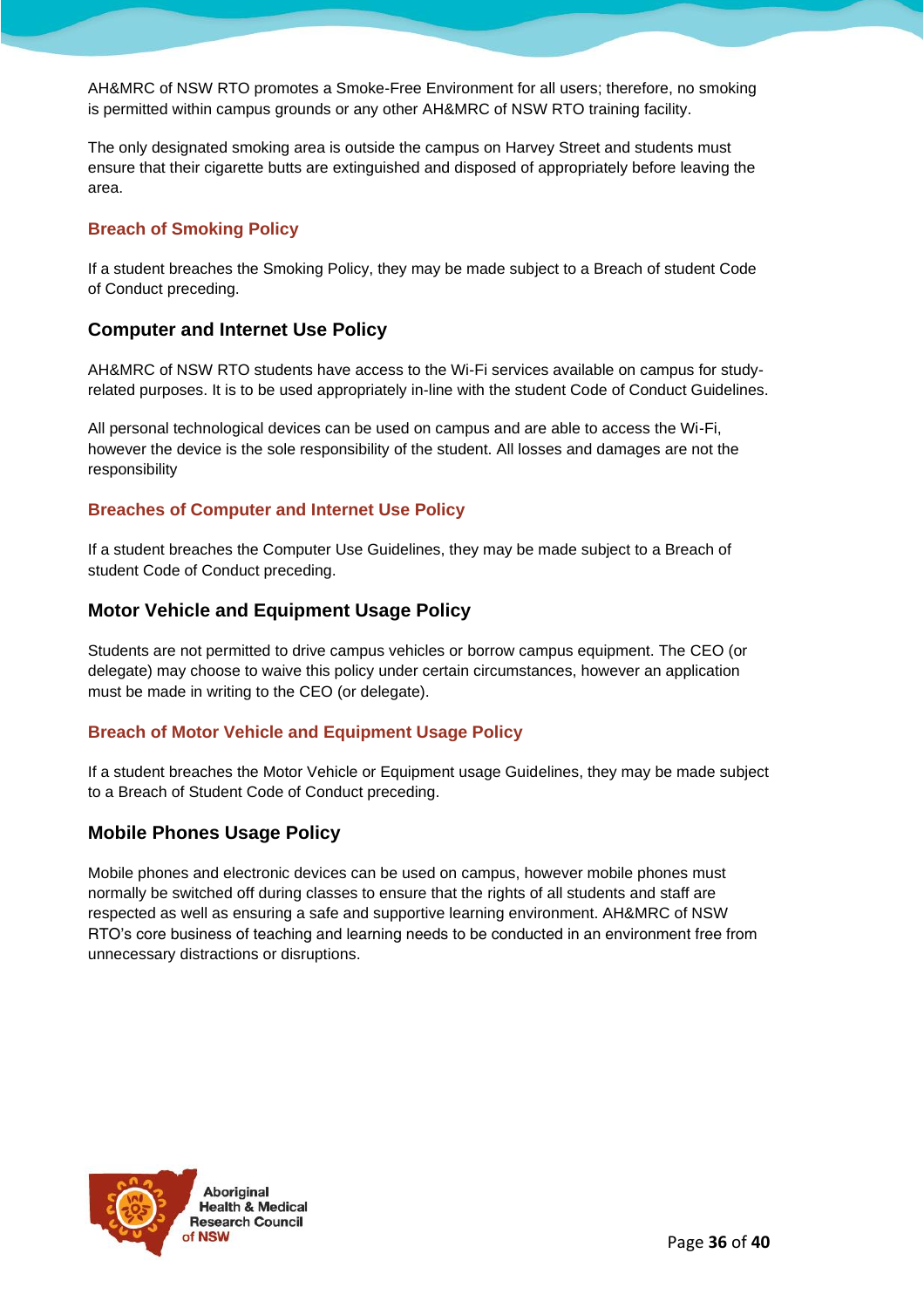### **2020**

# **Aboriginal Health and Medical Research Council of NSW RTO**

### **Student Handbook**

<span id="page-36-0"></span>Section 6 INFORMATION ON LEGISLATION

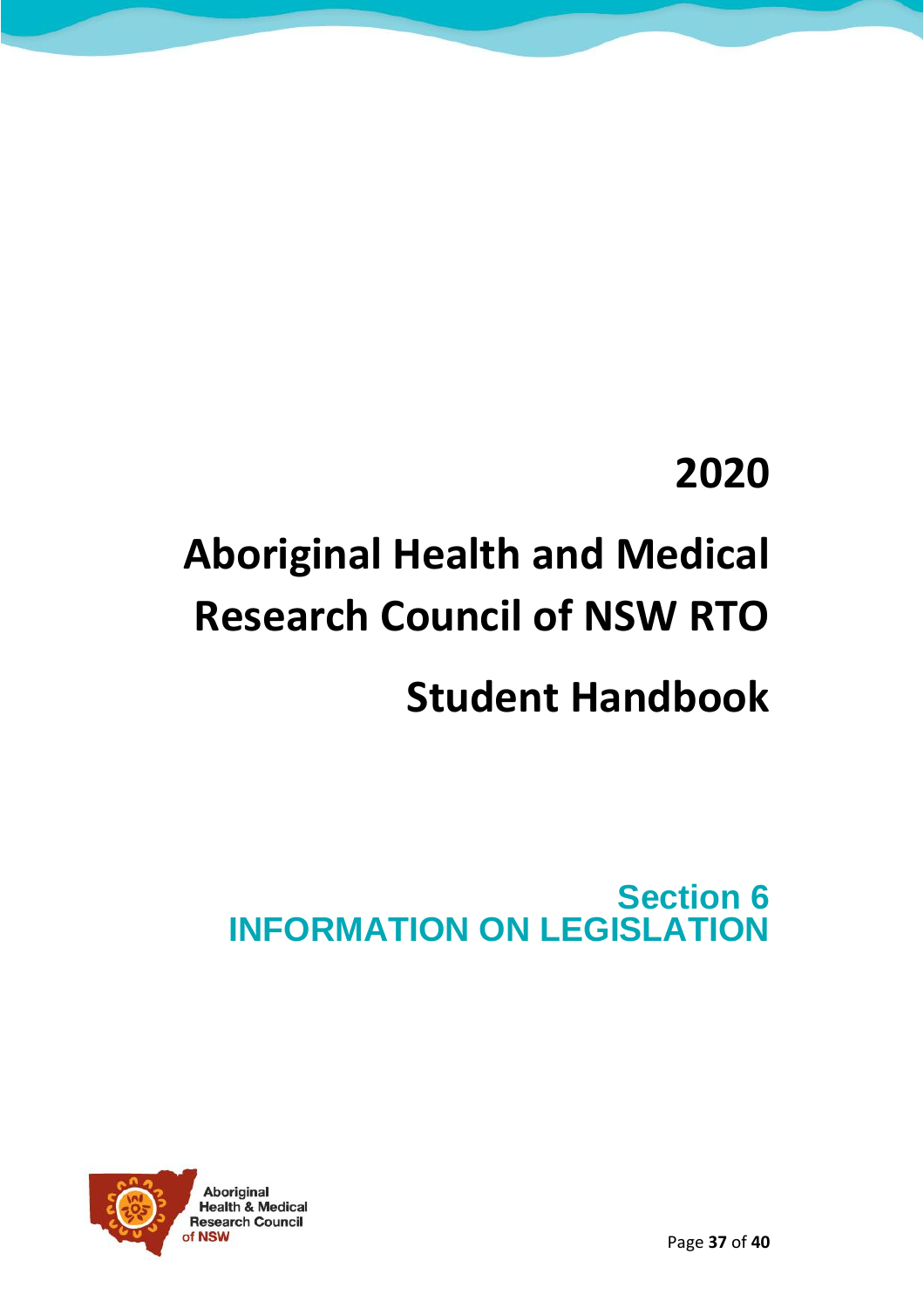#### Information on Legislation

#### <span id="page-37-0"></span>Education and Training

Independent national bodies have been created to monitor tertiary and vocational educational providers to ensure students are receiving education and training at a national standard.

The following legislation and acts are designed to guide monitoring bodies and tertiary and vocational education providers to ensure a national standard of education is being provided to students:

- National Vocational Education and Training Regulator Act 2011
- Vocational Education and Training (Commonwealth Powers) Act 2012
- Standards for Registered Training Organisations (RTO) 2015
- Data Provision Requirements 2012

The Australian Skills Quality Authority (ASQA) is the national regulator for Australia's Vocational Education and Training (VET) sector. You can visit ASQA's website at asqa.gov.au. For further information on Legislation and Acts visit [www.legislation.gov.au.](http://www.legislation.gov.au/)

#### <span id="page-37-1"></span>Student Identifiers Act 2014 (USI)

This Act provides for student identifiers and access to transcripts relating to vocational education and training, and for related purposes.

All students undertaking nationally registered training in Australia are required to have a Unique Student Identifier (USI). This is a unique number issued to everyone that remains the same for life. We are unable to issue a qualification of a statement of attainment for any student if we don't have a USI on file.

If you are studying nationally recognised training in Australia from 1 January 2015, you will be required to have a Unique Student Identifier (USI). Your USI links to an online account that contains all your training records and results (transcript) that you have completed from 1 January 2015 onwards.

The main benefits of the USI for students and training organisations are:

- Students will be able to get a complete record of their Australian-wide VET achievements from a single, secure and accurate online source
- There will be immediate access to VET records. This means they can be quickly given to employers and other training organisations as proof of VET achievements
- It will be easier for training organisations to assess students' pre-requisites, credit transfers and Recognition of Prior Learning (RPL).

For more information about USI please refer to<http://www.usi.gov.au/About/Pages/default.aspx>

#### <span id="page-37-2"></span>Workplace Health and Safety

Under the NSW Work Health and Safety Act 2011, the AH&MRC of NSW – RTO must provide a safe environment for both staff, students and the general public to ensure they are not exposed to risks to their health or safety while they are on campus.

#### <span id="page-37-3"></span>Privacy Policy

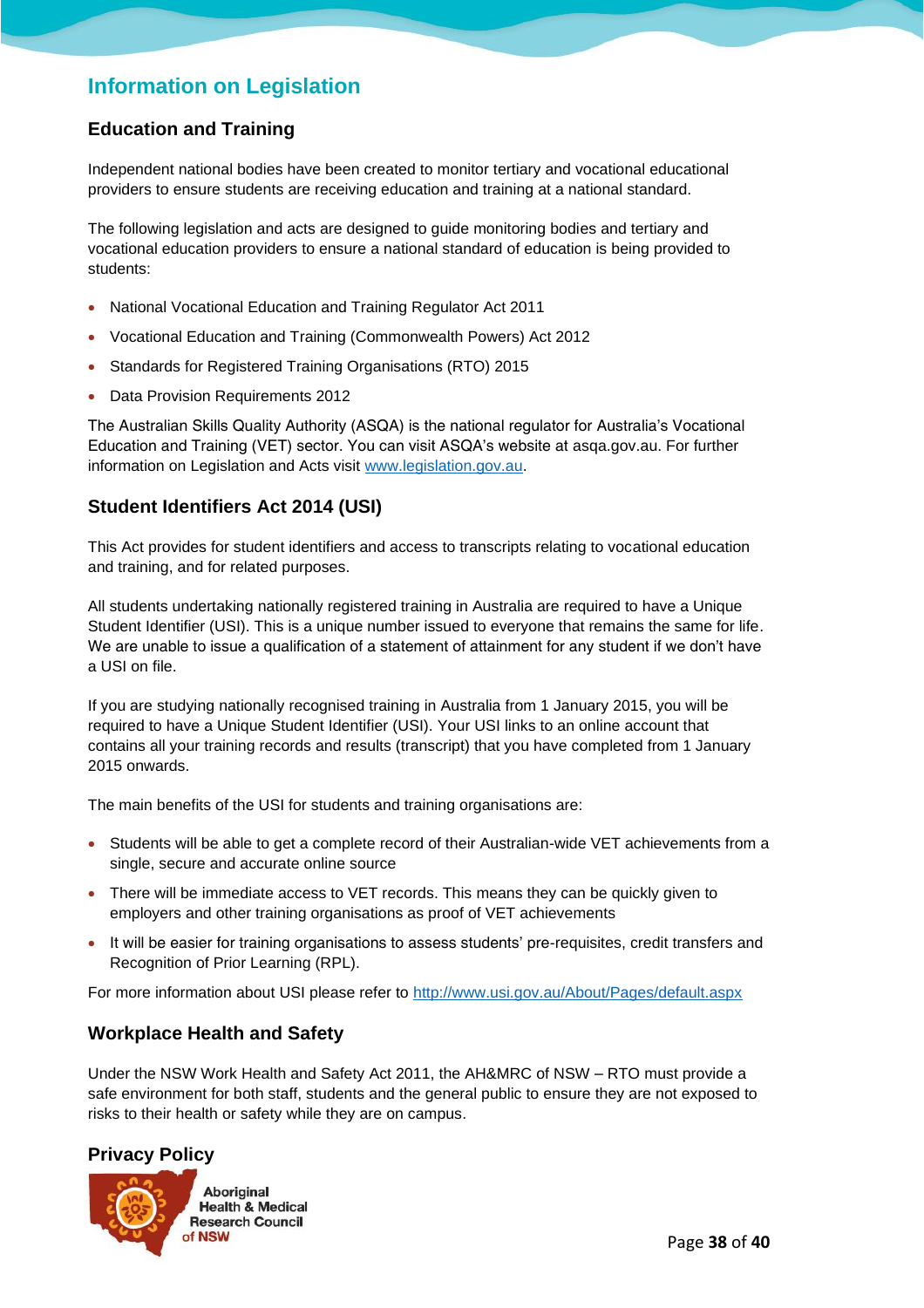The following Acts govern when and how personal information can be collected and who it can be shared with.

- The Privacy Act 1988
- Privacy Amendment (Enhancing Privacy Protection) Act 2012
- Freedom of Information Act 1982

This means that we will:

- Inform you of the purpose for which the information is collected.
- Only use the personal information that you provide to us in relation to your study with us.
- Ensure your personal information is securely handled and stored.

We will not disclose your personal information to another person or organisation unless:

- We have made you aware that information of that kind is usually passed to that person or organisation.
- You have given written consent;
- We believe that the disclosure is necessary to prevent or lesson a serious and imminent threat to your life or health or that of another person;
- The disclosure is required or authorised by or under law; or
- The disclosure is reasonably necessary for the enforcement of criminal law or of a law imposing a pecuniary penalty, or for the protection of the public revenue.

#### <span id="page-38-0"></span>Human Rights and Equal Opportunity

Every person, everywhere at every time has the right to live free from discrimination on the grounds of race or nationality, skin pigment or ethnic origin, racial vilification, age, sex or gender, sexual harassment, marital or relationship status, sexual orientation, gender identity, intersex status, care status, actual or potential pregnancy, breastfeeding, trade union activity, criminal record, medical record, impairment or physical disability.

The following Acts outline these rights:

- Australian Human Rights Commission Act 1986
- Age Discrimination Act 2004
- Disability Discrimination Act 1992
- Racial Discrimination Act 1975
- Sex Discrimination Act 1984

For further information on Legislation and Acts visit [www.legislation.gov.au](http://www.legislation.gov.au/)